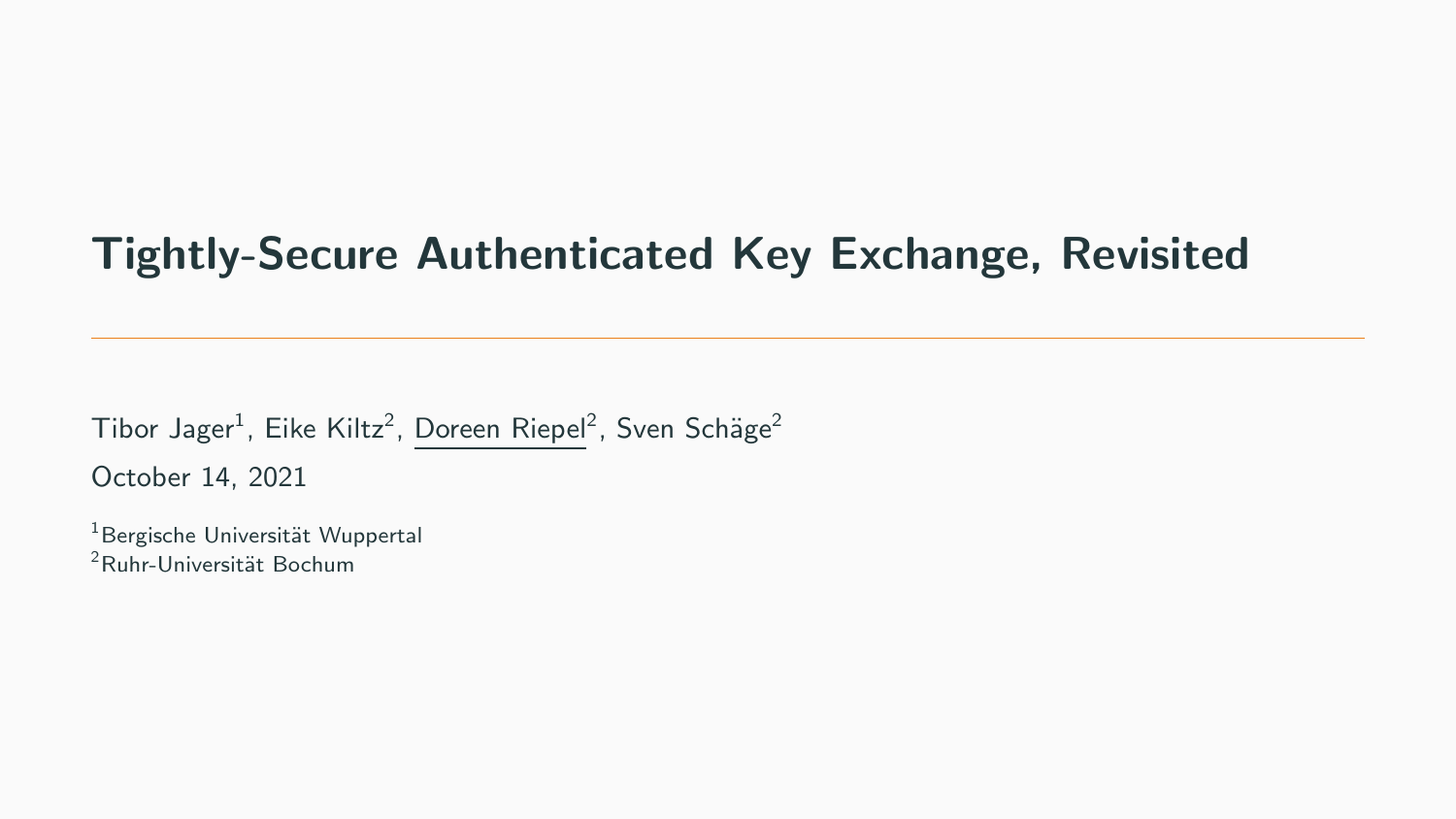#### Authenticated Key Exchange (AKE)

- Used to establish a shared session key between two parties
- One of the most widely-used cryptographic primitives, e.g. TLS

#### **Outline**

- Security model and tightness
- Comparison to previous work
- AKE from key encapsulation mechanisms (KEMs)
- Security requirements for KEM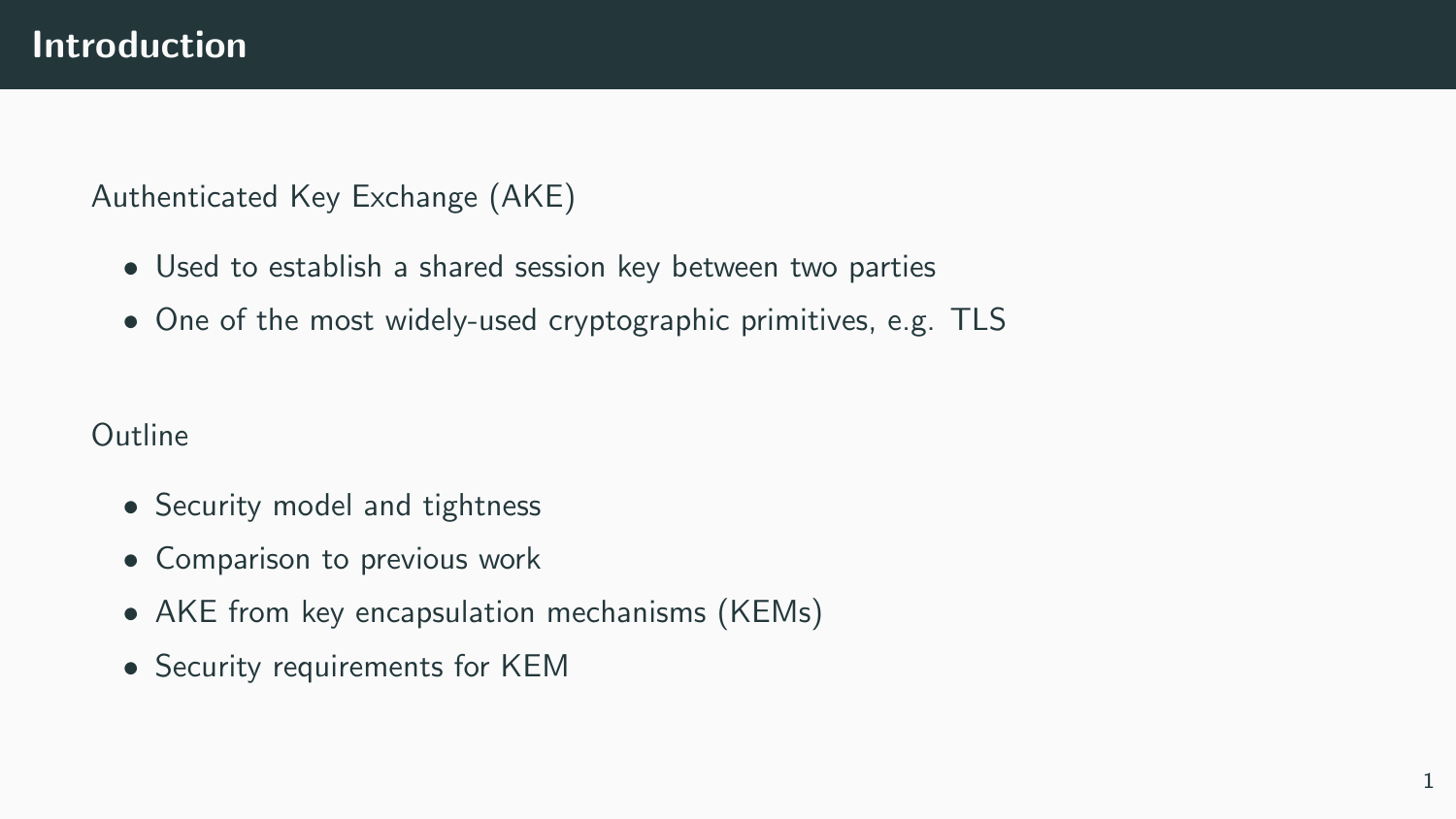

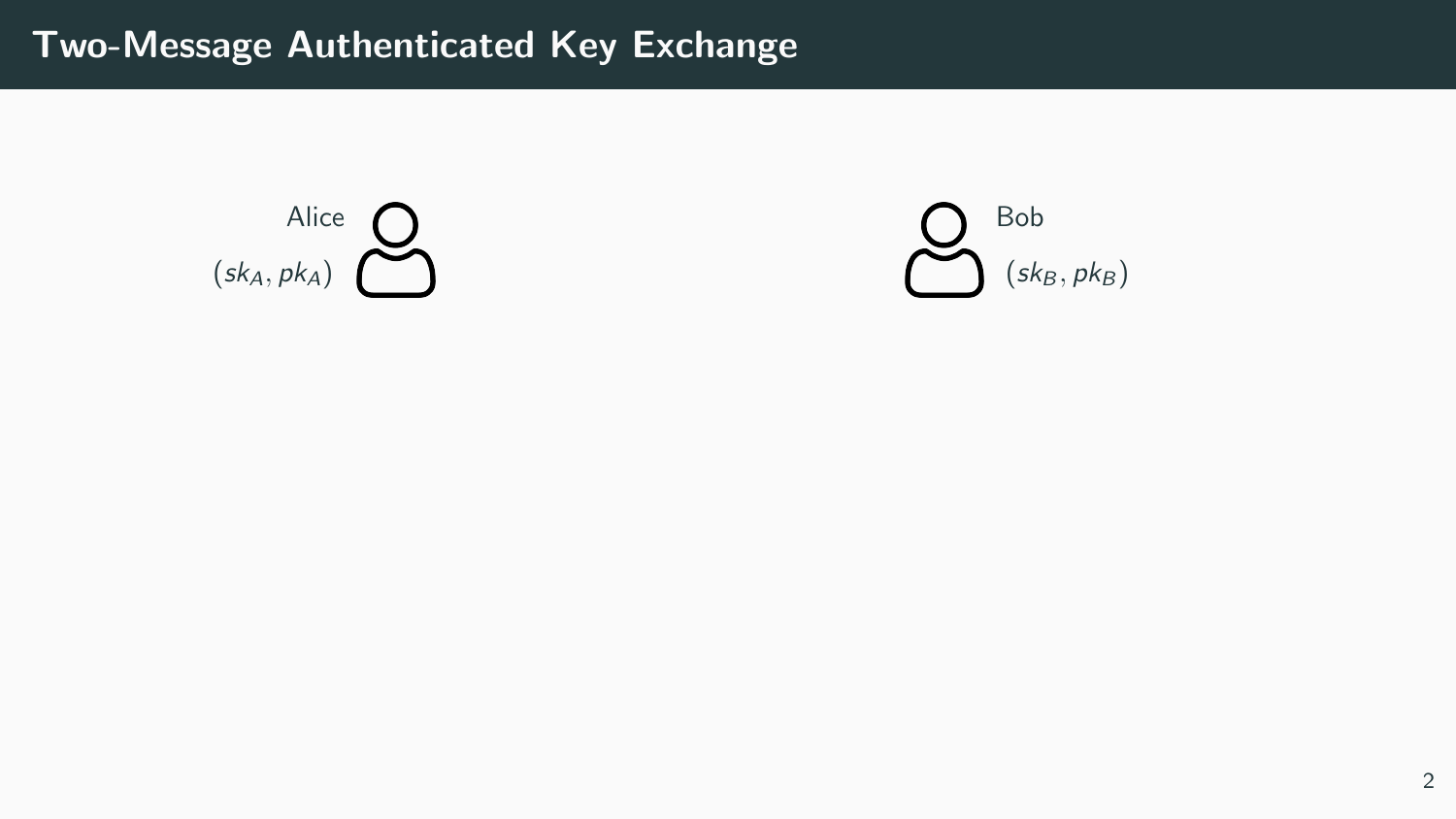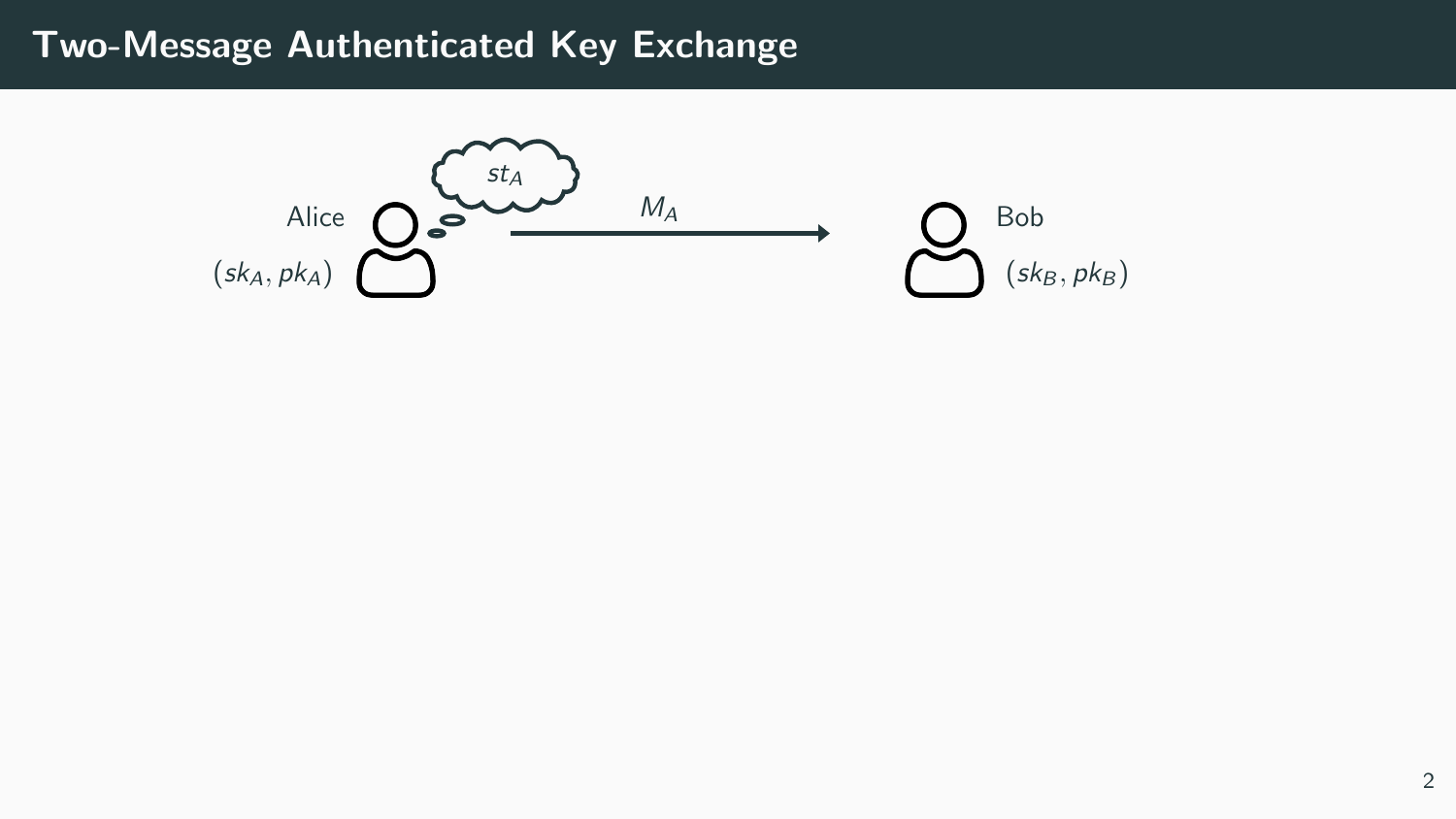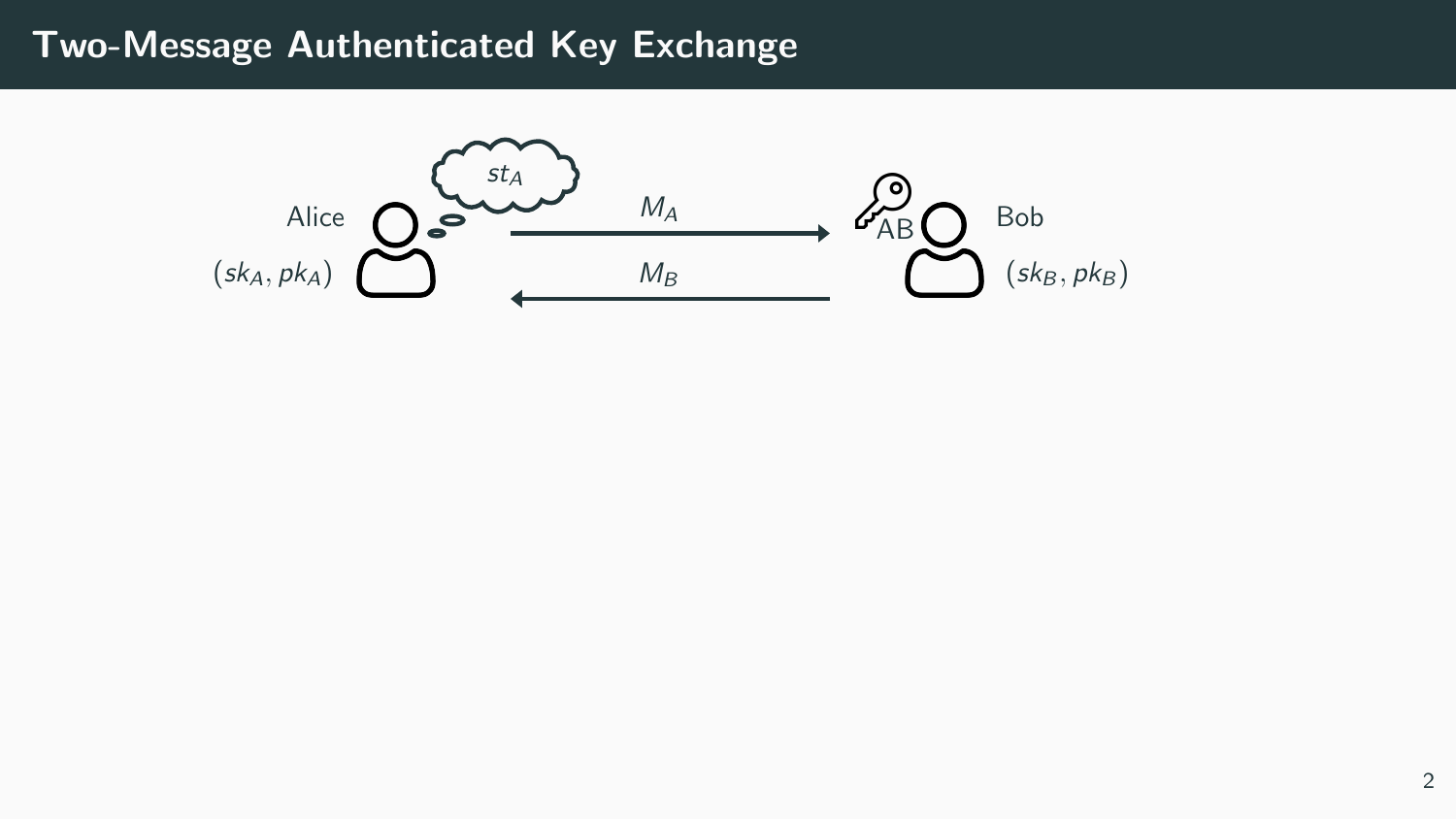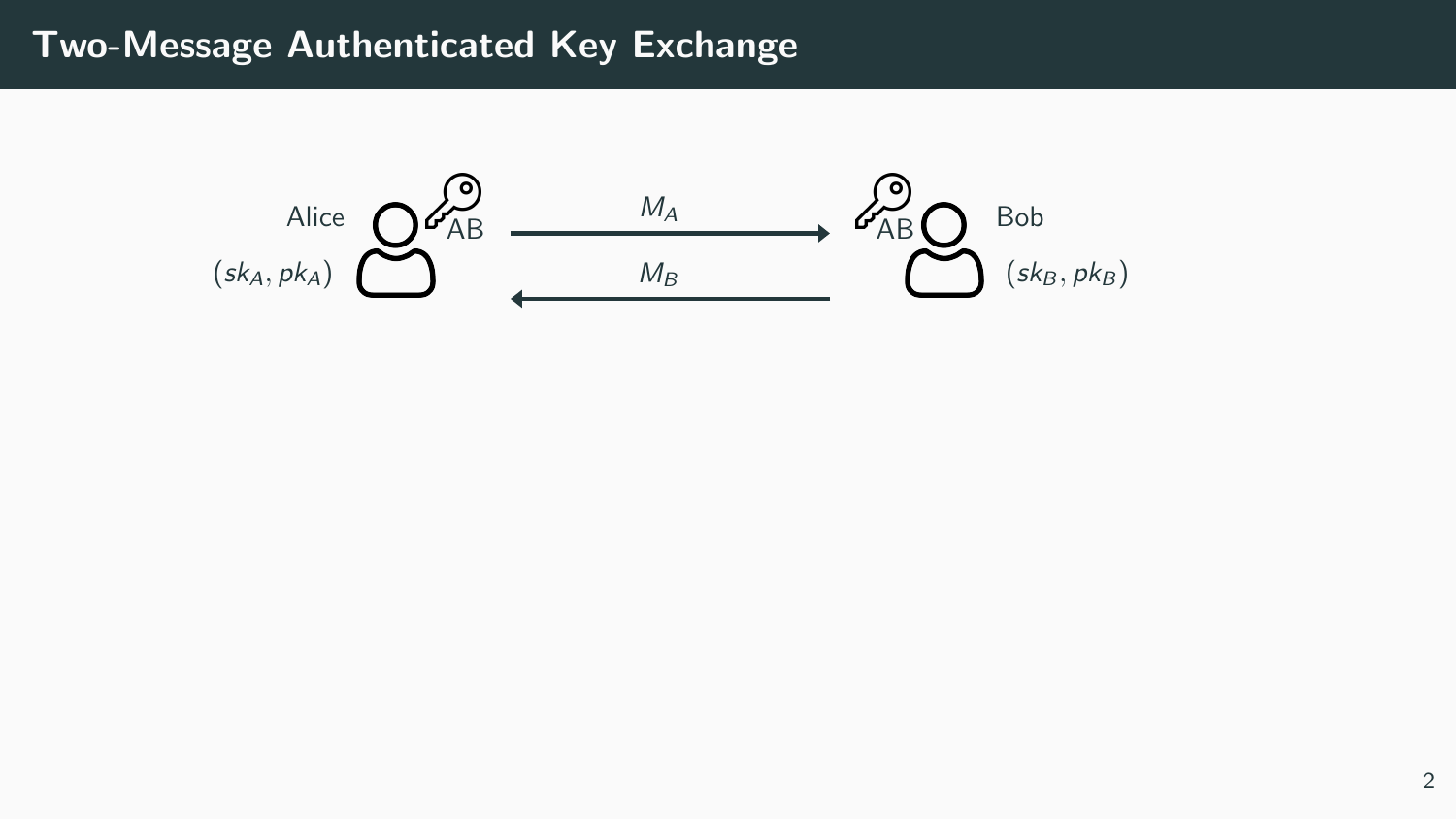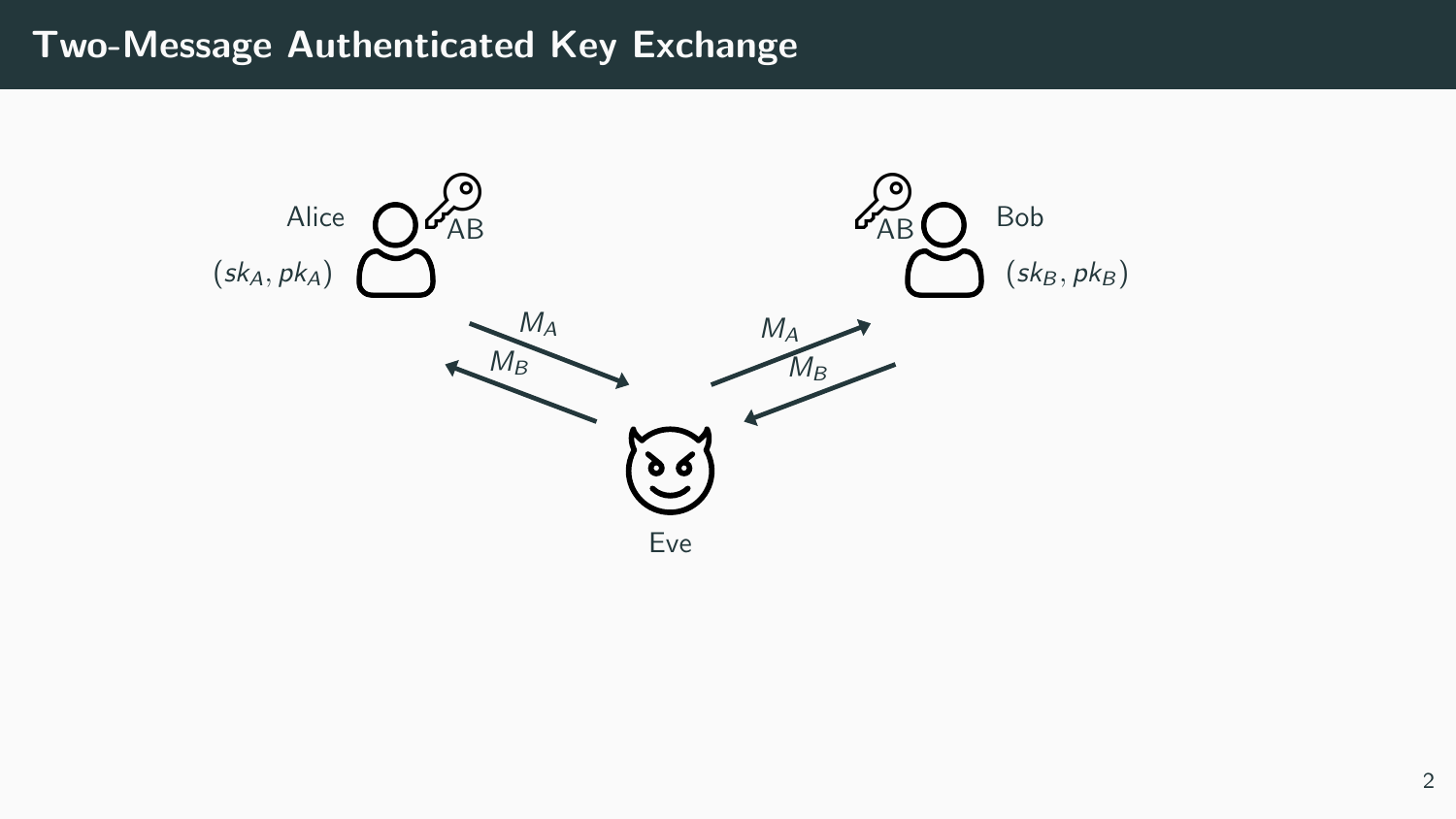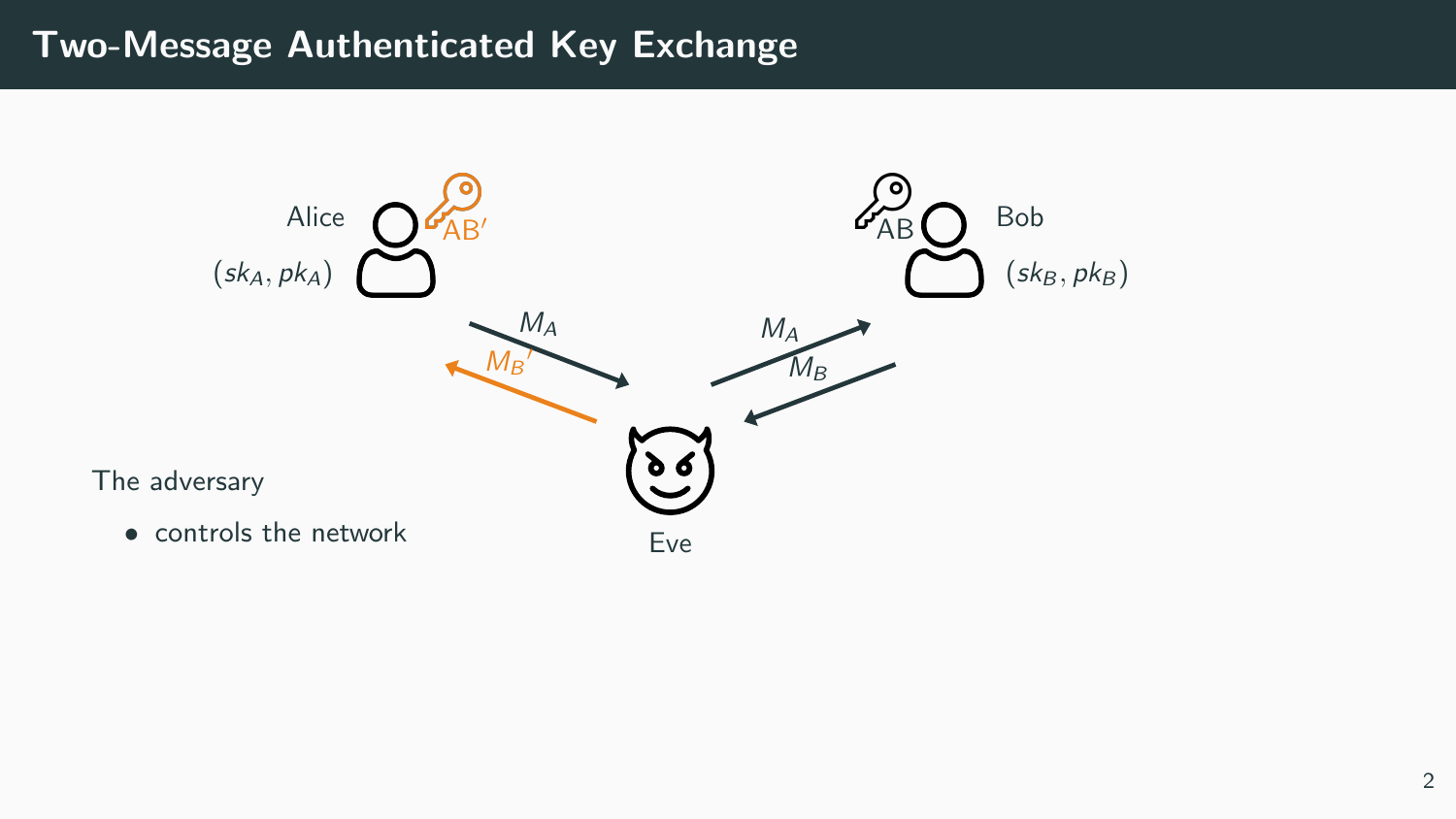

• reveals secret states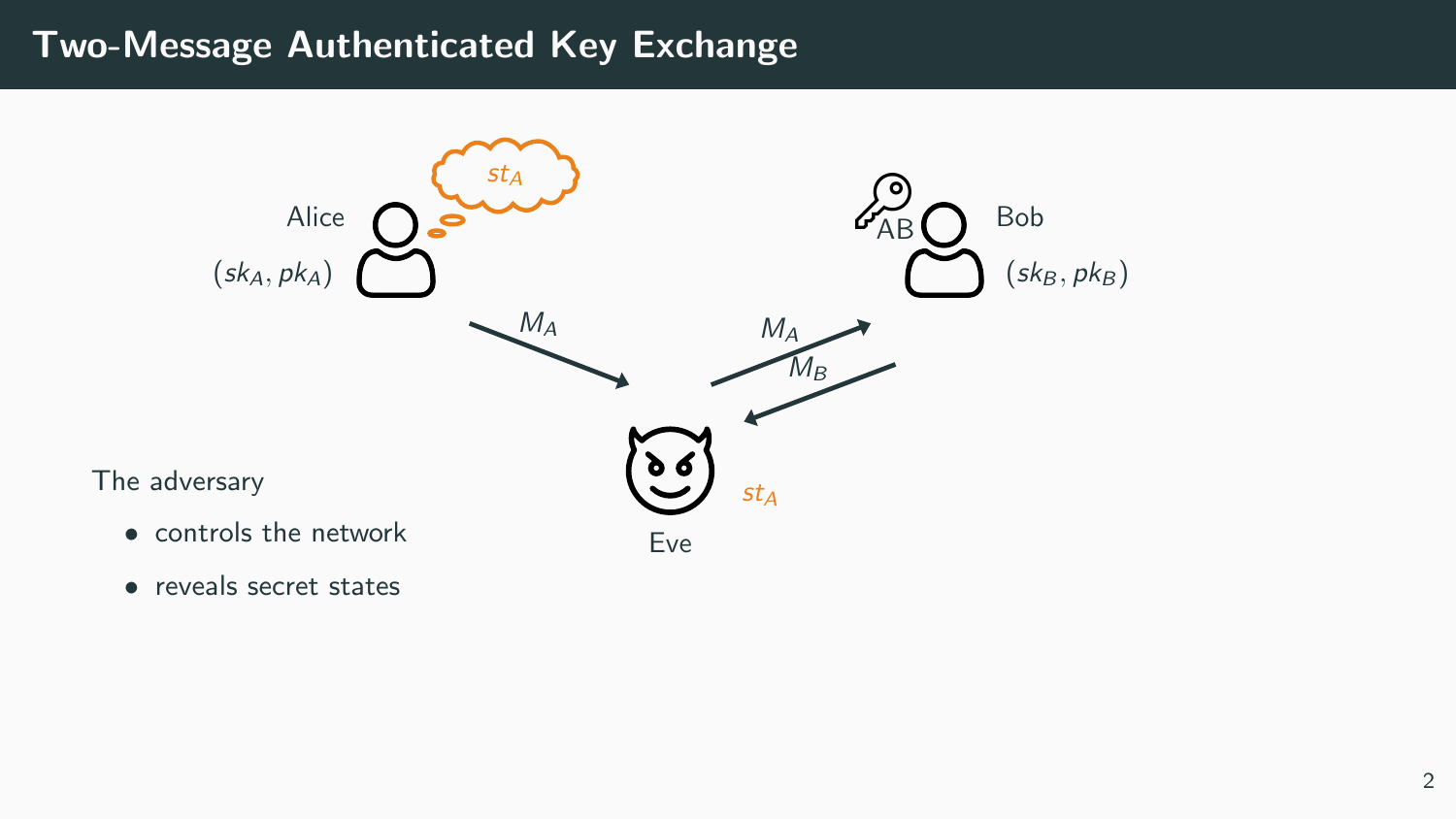

- reveals secret states
- adaptively corrupts long-term keys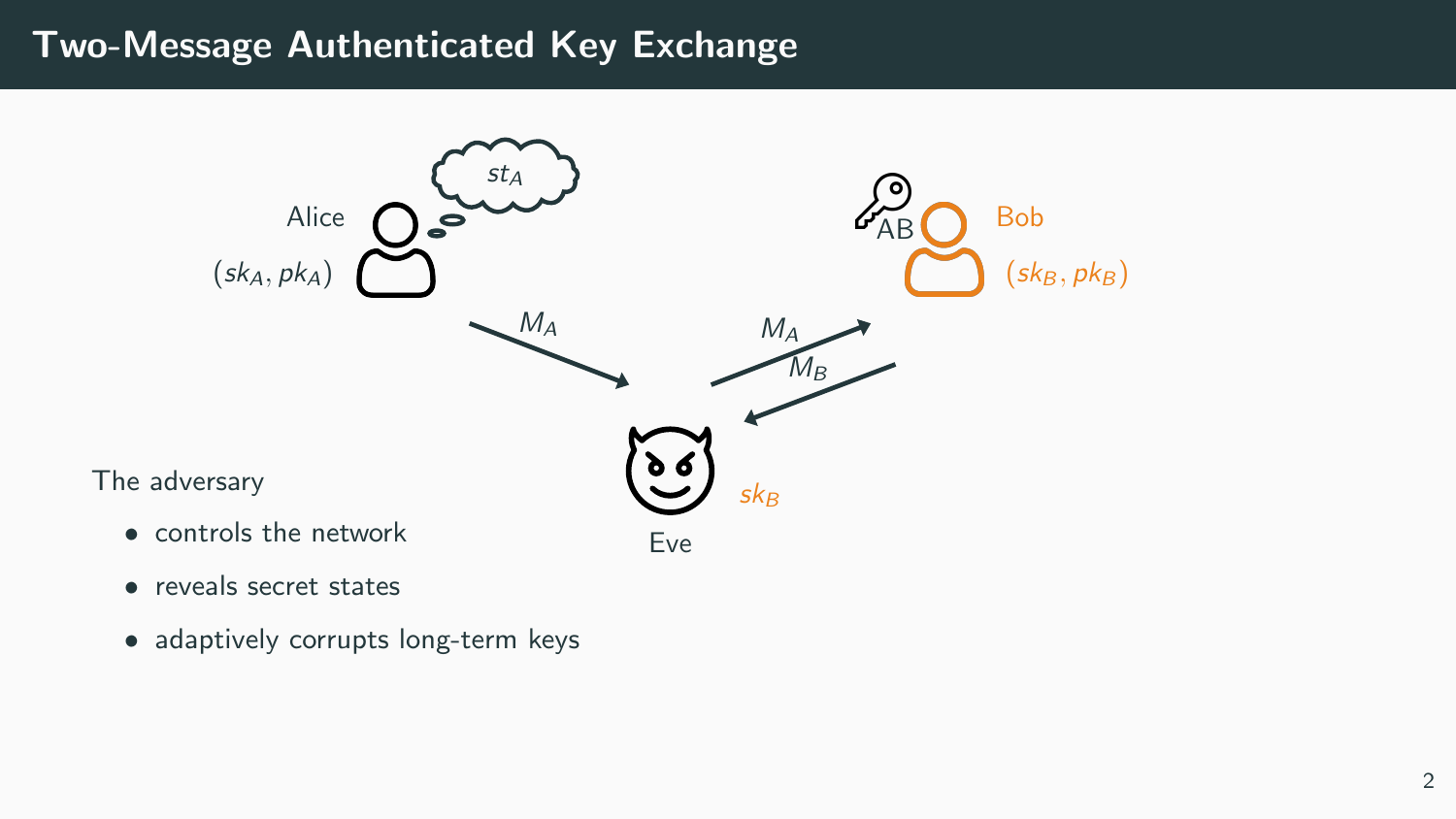

- reveals secret states
- adaptively corrupts long-term keys
- reveals real session keys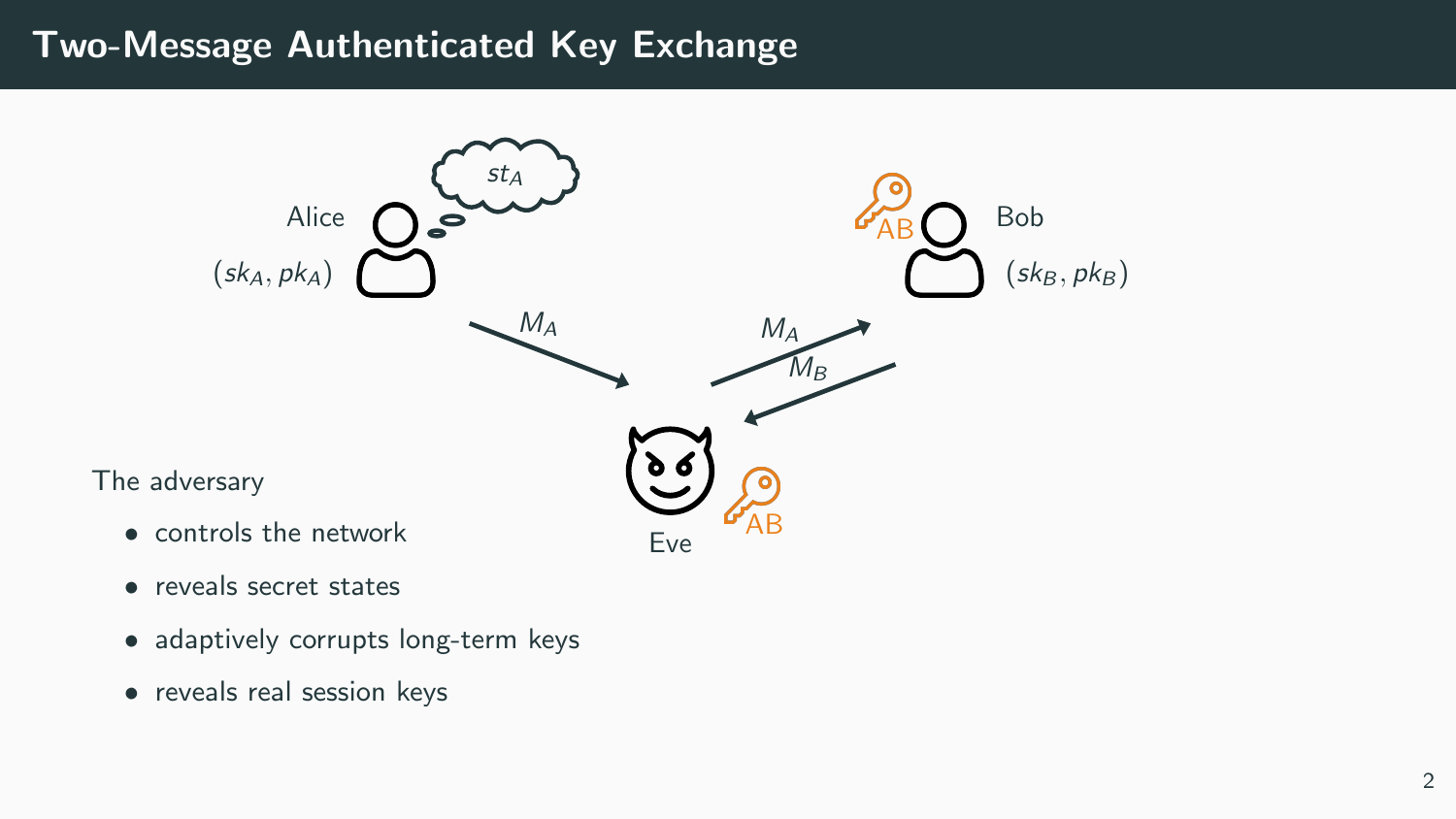



Eve



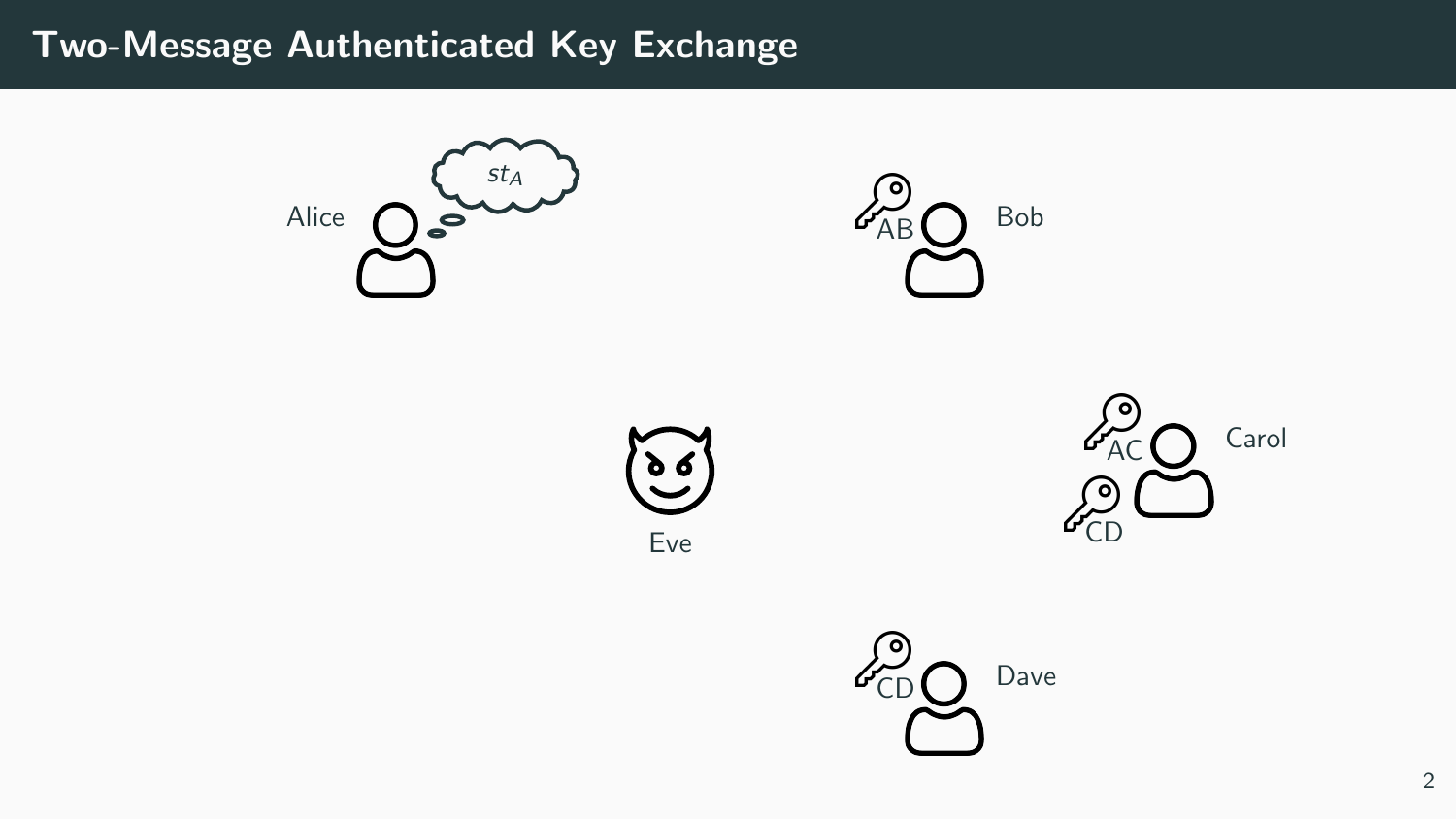



Multiple challenge queries

- with multiple challenge bits

$$
b_1 = 0
$$
\n
$$
c_{AB} = 0
$$
\n
$$
c_{AC} = 0
$$
\n
$$
c_{AC} = 0
$$
\n
$$
c_{CD} = 0
$$
\n
$$
c_{CD} = 0
$$
\n
$$
c_{CD} = 0
$$
\n
$$
c_{CD} = 0
$$
\n
$$
c_{CD} = 0
$$
\n
$$
c_{CD} = 0
$$
\n
$$
b_1 = 0
$$
\n
$$
b_2 = 1
$$
\n
$$
b_3 = 1
$$





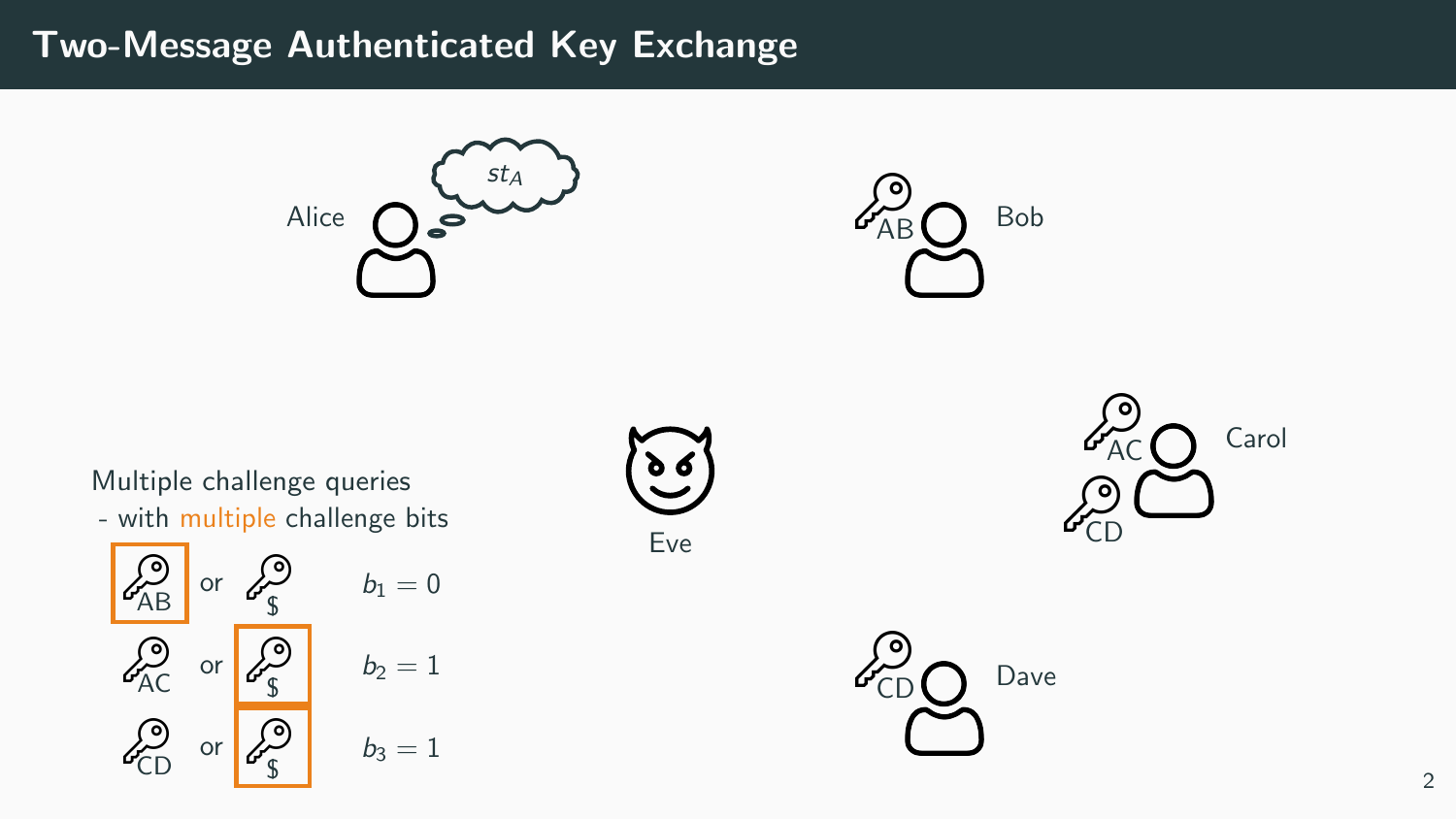



Multiple challenge queries

- with multiple challenge bits

$$
\mathcal{L}_{AB}^{\circ} \text{ or } \mathcal{L}_{S}^{\circ}
$$
\n
$$
\mathcal{L}_{AC}^{\circ} \text{ or } \mathcal{L}_{S}^{\circ}
$$
\n
$$
\mathcal{L}_{CD}^{\circ} \text{ or } \mathcal{L}_{S}^{\circ}
$$
\n
$$
\mathcal{L}_{CD}^{\circ} \text{ or } \mathcal{L}_{S}^{\circ}
$$

Eve



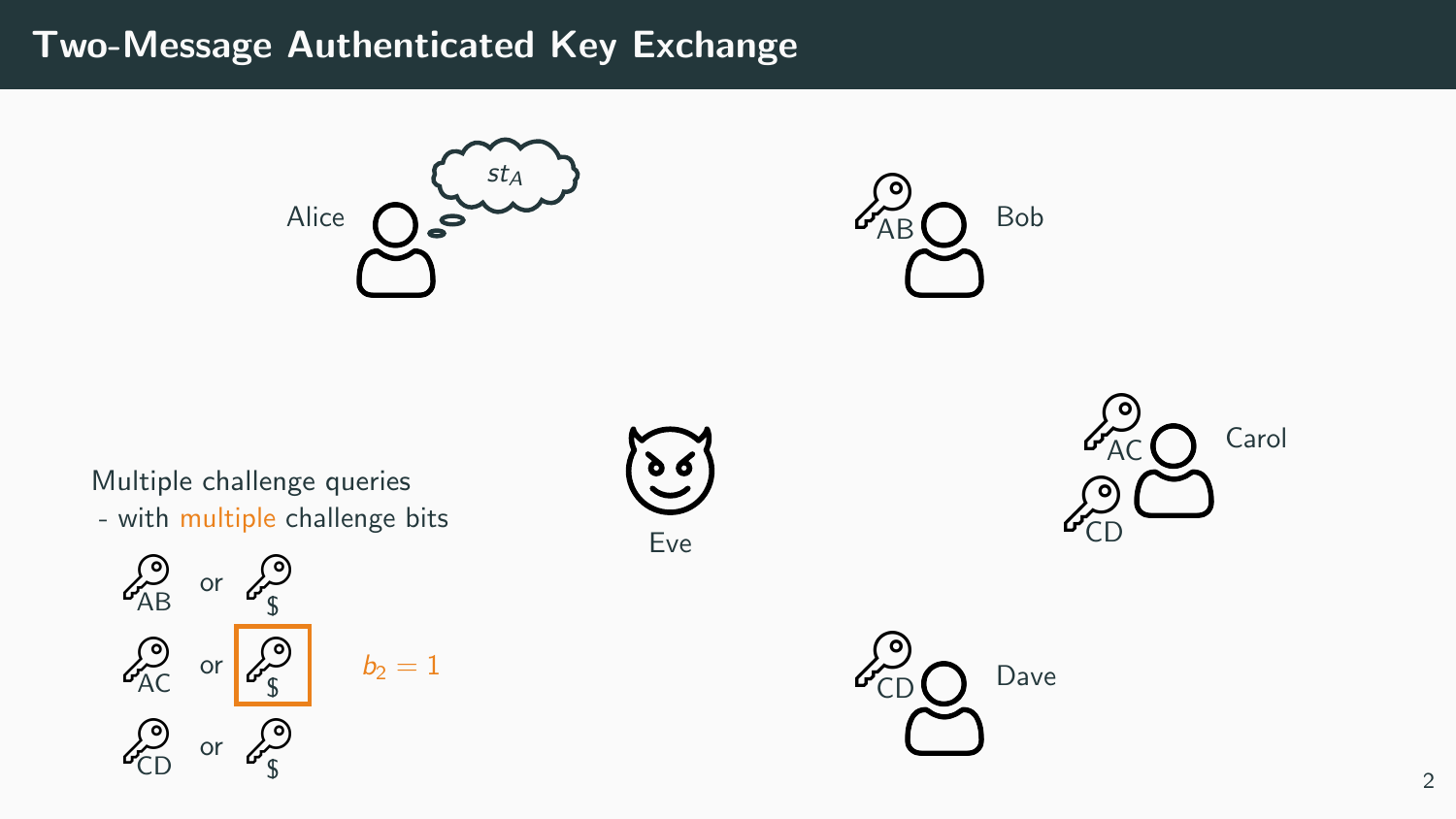



- with a single challenge bit Multiple challenge queries

 $AB$  or  $B_5$  $AC$  or  $C_5$  $\frac{25}{5}$  or  $\frac{2}{5}$  $b = 0$ 

![](_page_14_Picture_5.jpeg)

![](_page_14_Picture_6.jpeg)

![](_page_14_Picture_7.jpeg)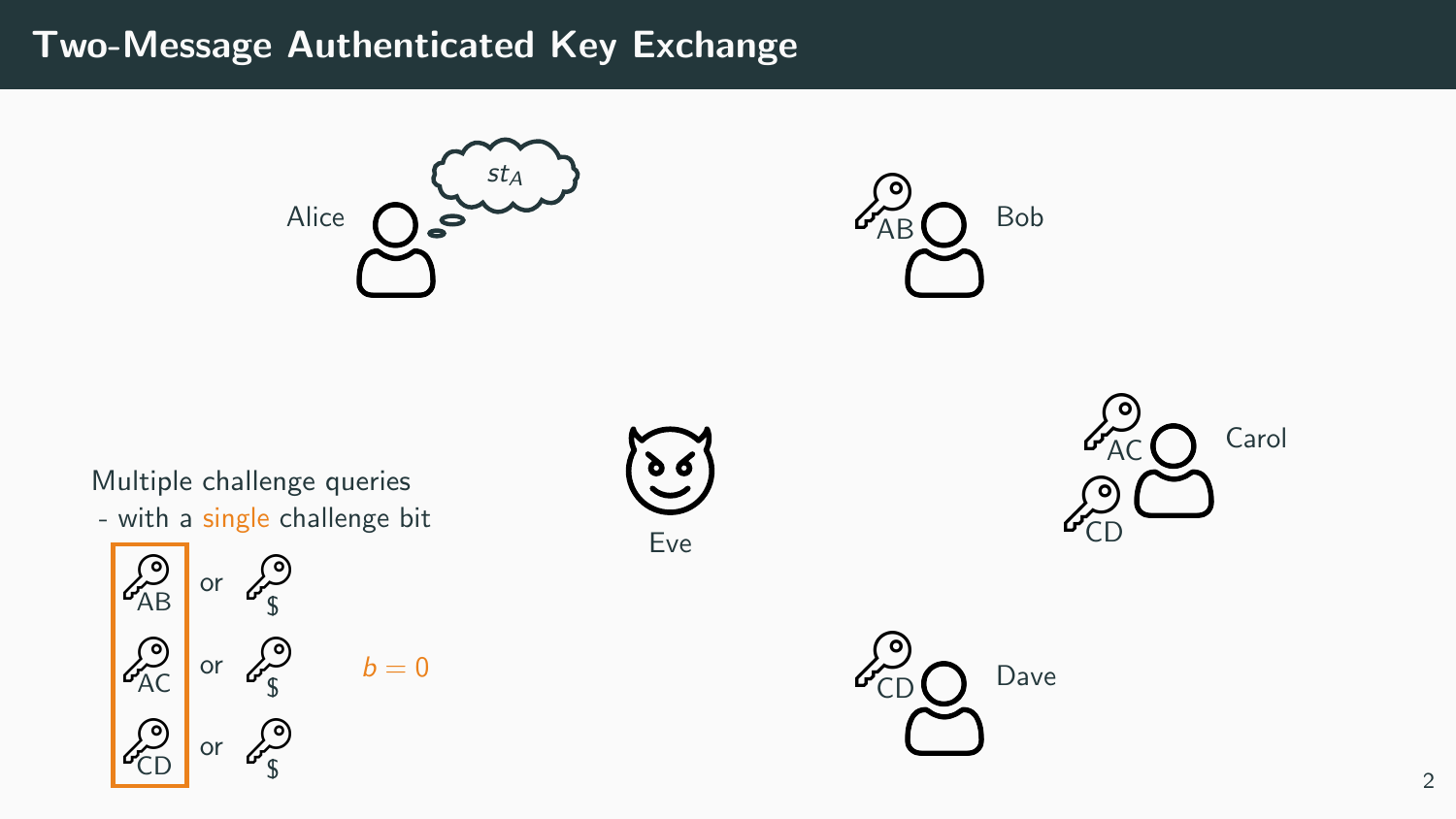![](_page_15_Picture_1.jpeg)

 $b=1$ 

![](_page_15_Picture_2.jpeg)

- with a single challenge bit Multiple challenge queries

$$
\begin{array}{c}\n\sqrt{\lambda_{AB}} & \text{or} \\
\sqrt{\lambda_{AC}} & \text{or} \\
\sqrt{\lambda_{AC}} & \text{or} \\
\sqrt{\lambda_{B}} & \text{or} \\
\sqrt{\lambda_{B}} & \text{or} \\
\sqrt{\lambda_{B}} & \text{or} \\
\sqrt{\lambda_{B}} & \text{or} \\
\sqrt{\lambda_{B}} & \text{or} \\
\sqrt{\lambda_{B}} & \text{or} \\
\sqrt{\lambda_{B}} & \text{or} \\
\sqrt{\lambda_{B}} & \text{or} \\
\sqrt{\lambda_{B}} & \text{or} \\
\sqrt{\lambda_{B}} & \text{or} \\
\sqrt{\lambda_{B}} & \text{or} \\
\sqrt{\lambda_{B}} & \text{or} \\
\sqrt{\lambda_{B}} & \text{or} \\
\sqrt{\lambda_{B}} & \text{or} \\
\sqrt{\lambda_{B}} & \text{or} \\
\sqrt{\lambda_{B}} & \text{or} \\
\sqrt{\lambda_{B}} & \text{or} \\
\sqrt{\lambda_{B}} & \text{or} \\
\sqrt{\lambda_{B}} & \text{or} \\
\sqrt{\lambda_{B}} & \text{or} \\
\sqrt{\lambda_{B}} & \text{or} \\
\sqrt{\lambda_{B}} & \text{or} \\
\sqrt{\lambda_{B}} & \text{or} \\
\sqrt{\lambda_{B}} & \text{or} \\
\sqrt{\lambda_{B}} & \text{or} \\
\sqrt{\lambda_{B}} & \text{or} \\
\sqrt{\lambda_{B}} & \text{or} \\
\sqrt{\lambda_{B}} & \text{or} \\
\sqrt{\lambda_{B}} & \text{or} \\
\sqrt{\lambda_{B}} & \text{or} \\
\sqrt{\lambda_{B}} & \text{or} \\
\sqrt{\lambda_{B}} & \text{or} \\
\sqrt{\lambda_{B}} & \text{or} \\
\sqrt{\lambda_{B}} & \text{or} \\
\sqrt{\lambda_{B}} & \text{or} \\
\sqrt{\lambda_{B}} & \text{or} \\
\sqrt{\lambda_{B}} & \text{or} \\
\sqrt{\lambda_{B}} & \text{or} \\
\sqrt{\lambda_{B}} & \text{or} \\
\sqrt{\lambda_{B}} & \text{or} \\
\sqrt{\lambda_{B}} & \text{or} \\
\sqrt{\lambda_{B}} & \text{or} \\
\sqrt{\lambda_{B}} & \text{or} \\
\sqrt{\lambda_{B}} & \text{or} \\
\sqrt{\lambda_{B}} & \text{or} \\
\sqrt{\lambda_{B}} & \text{or} \\
\sqrt{\lambda_{B}} & \text{or} \\
\sqrt{\lambda_{B}} & \text{or} \\
\sqrt{\lambda_{B}} & \text{or} \\
\sqrt{\lambda_{B}} & \text{or} \\
\sqrt{\lambda_{B}} & \text
$$

Eve

![](_page_15_Picture_6.jpeg)

![](_page_15_Picture_7.jpeg)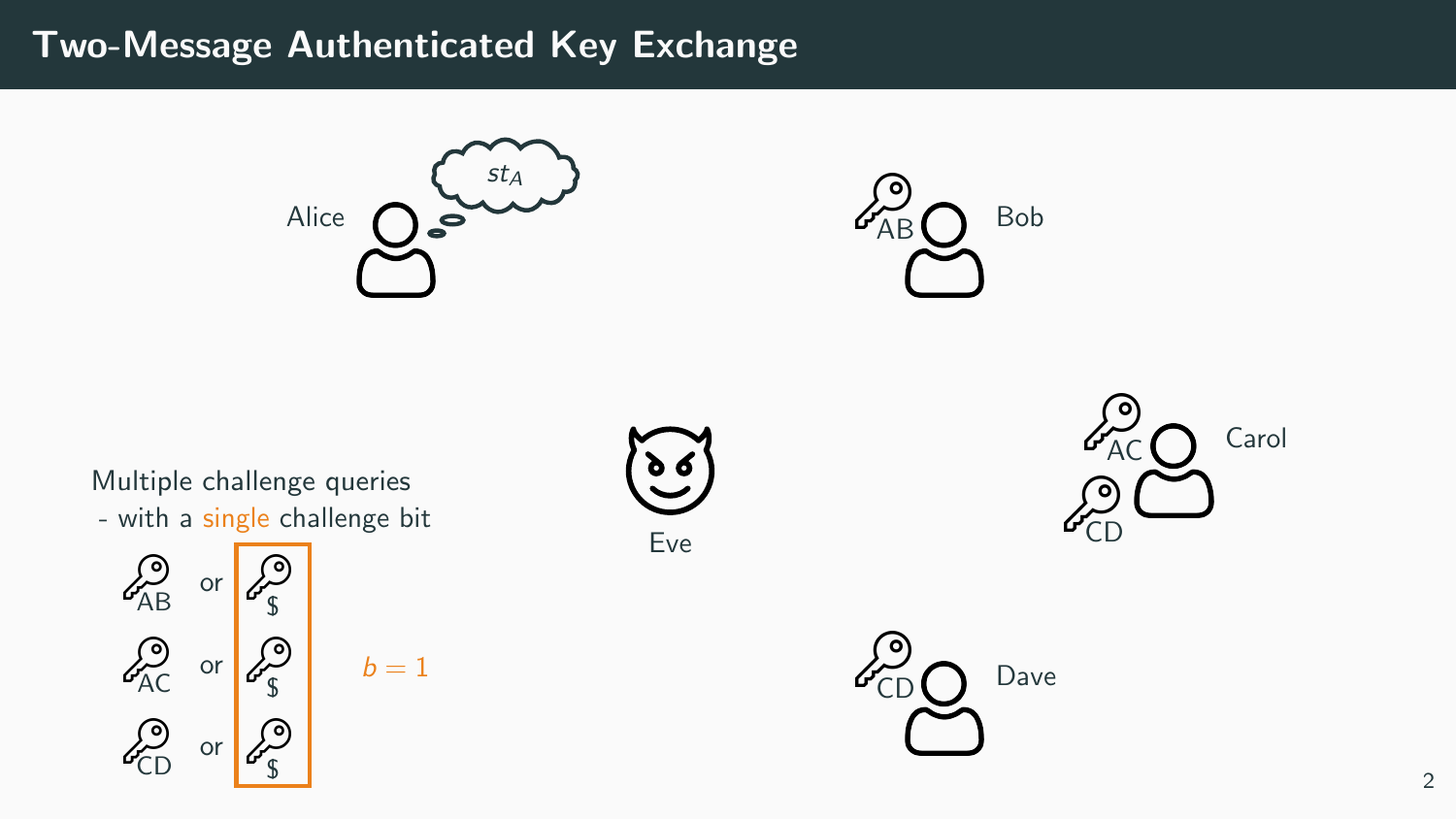Single challenge bit

- Well-established notion for multi-challenge security definitions
- Equivalent to "Real-or-Random" security
- Tightly composes with symmetric primitives

Security properties

- Forward secrecy
- Resistance against key compromise impersonation attacks
- Resistance against maximal exposure attacks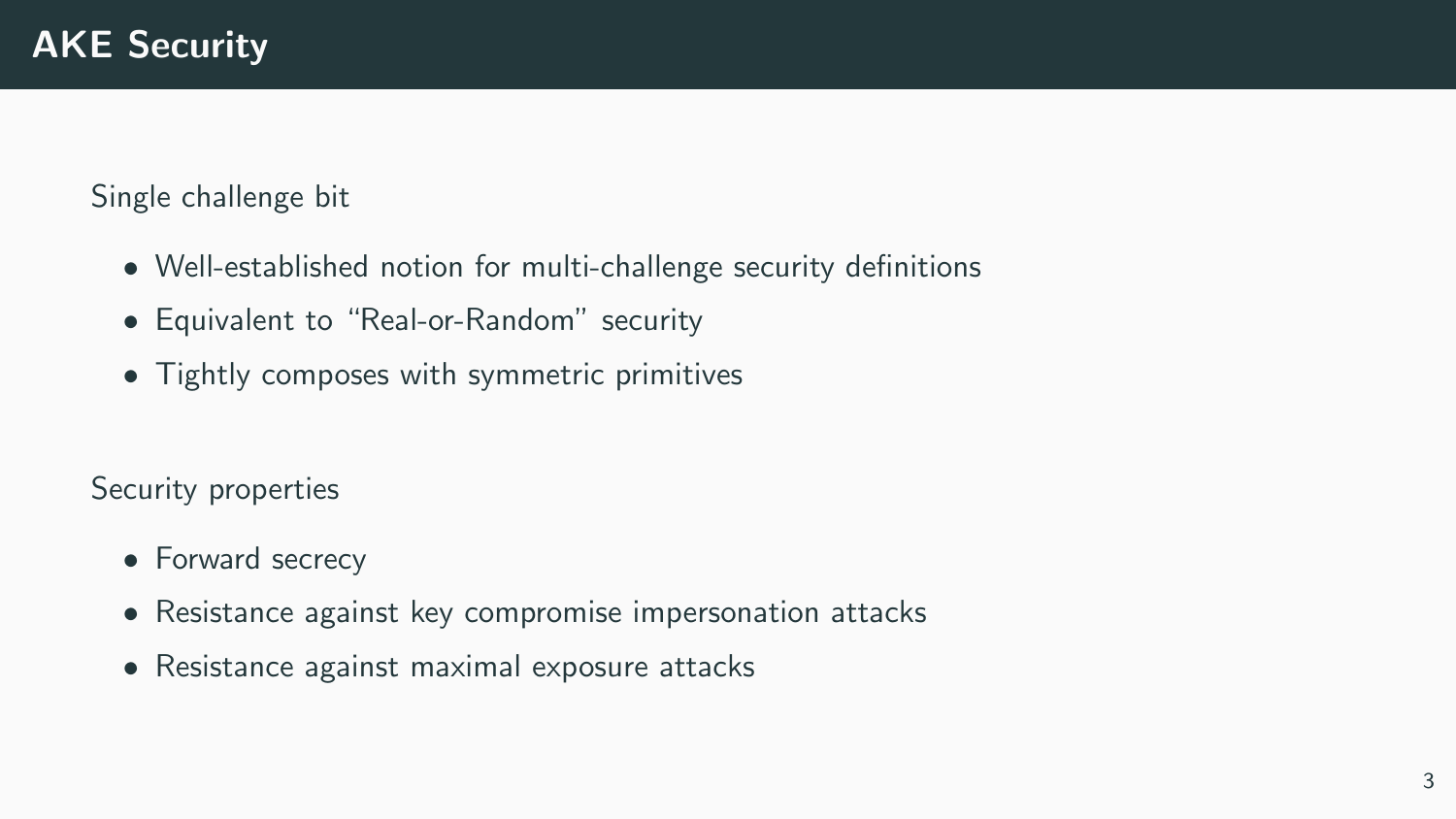Security is modelled as a game between a challenger and an adversary.

Security reduction

• We turn adversary an A against the scheme into an adversary  $\beta$  that solves a computationally hard problem.

A reduction is called *tight* if  $A$  and  $B$ 

- have about the same advantage.
- run in about the same time.

Relevance: tells us how to choose system parameters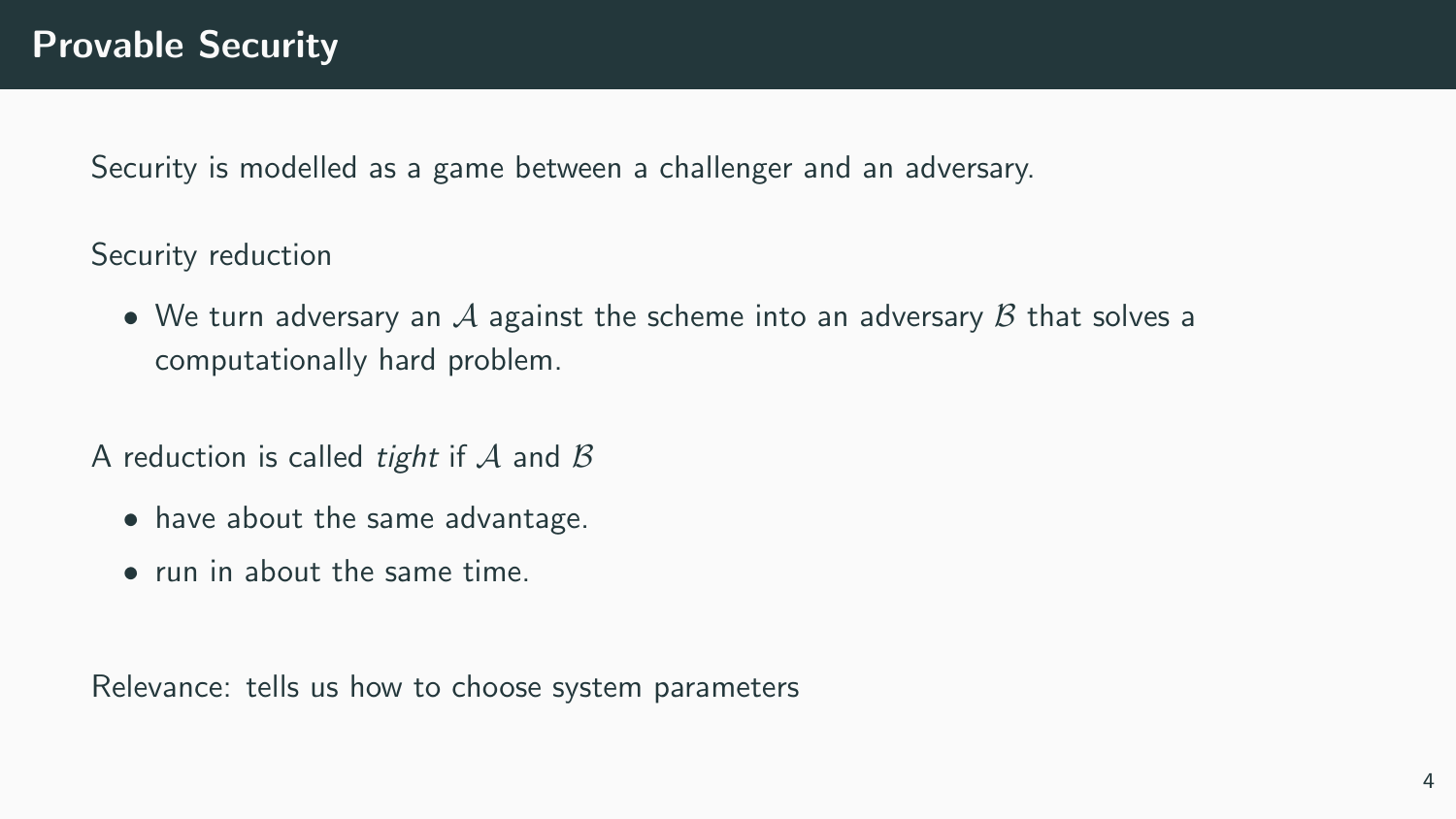|           | Standard | Tight | Ephemeral           | Single        |
|-----------|----------|-------|---------------------|---------------|
|           | Model    | Proof | <b>State Reveal</b> | Challenge Bit |
| BHJKL15   |          |       |                     |               |
| GJ18      |          |       |                     |               |
| CCGJJ19   |          |       |                     |               |
| LLGW20    |          |       |                     |               |
| This work |          |       |                     |               |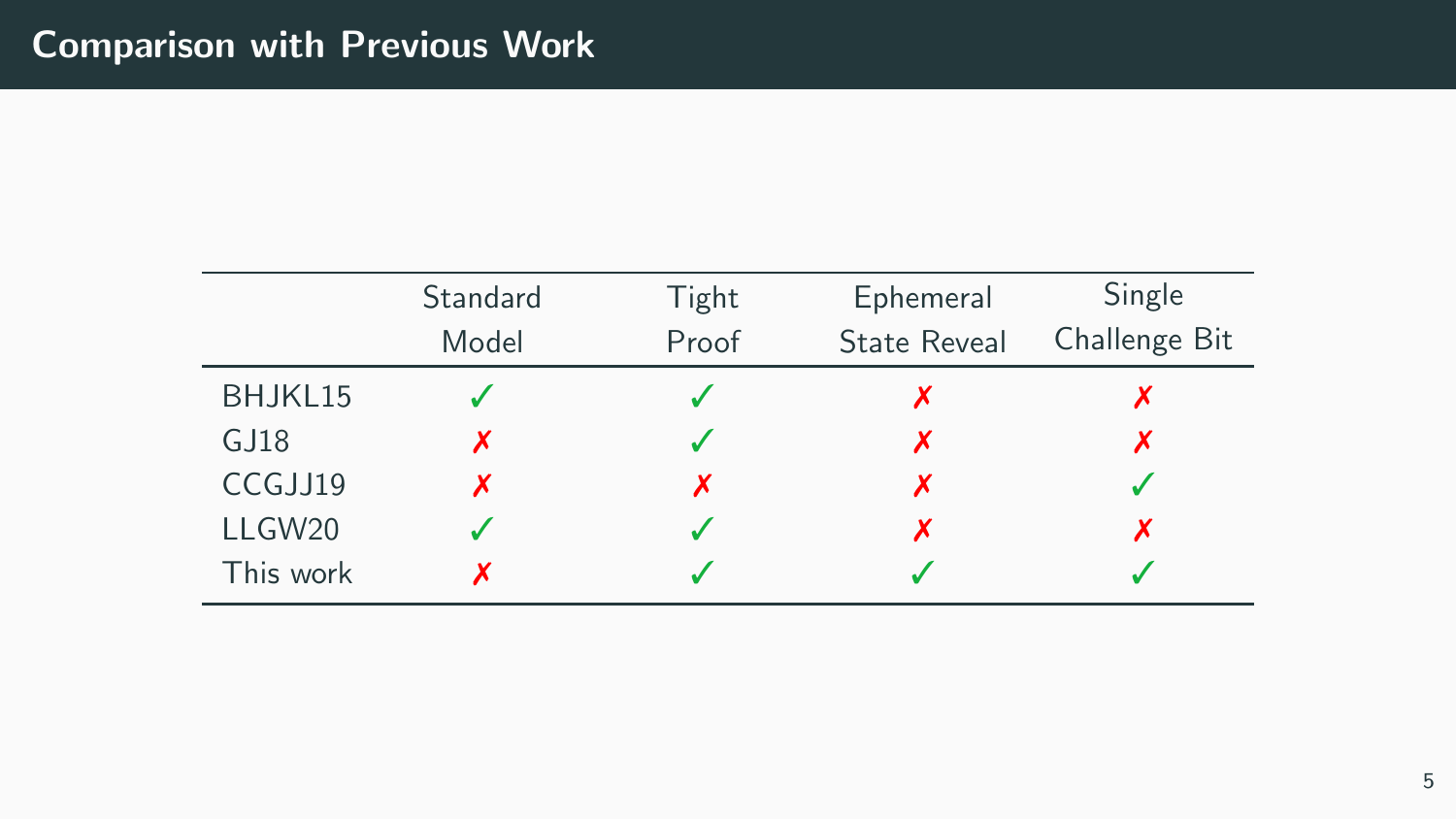# <span id="page-19-0"></span>[Our AKE Protocols](#page-19-0)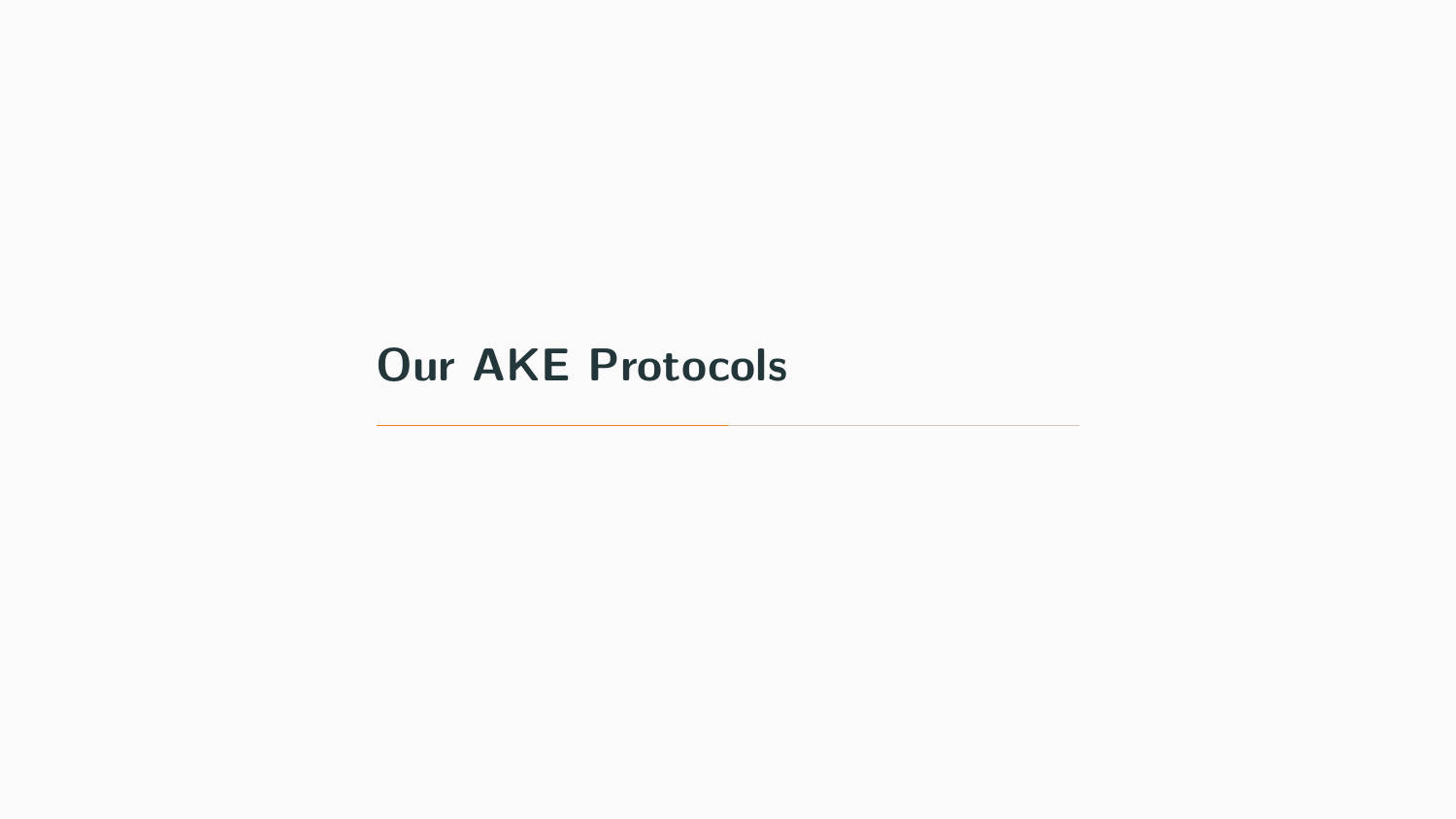![](_page_20_Figure_1.jpeg)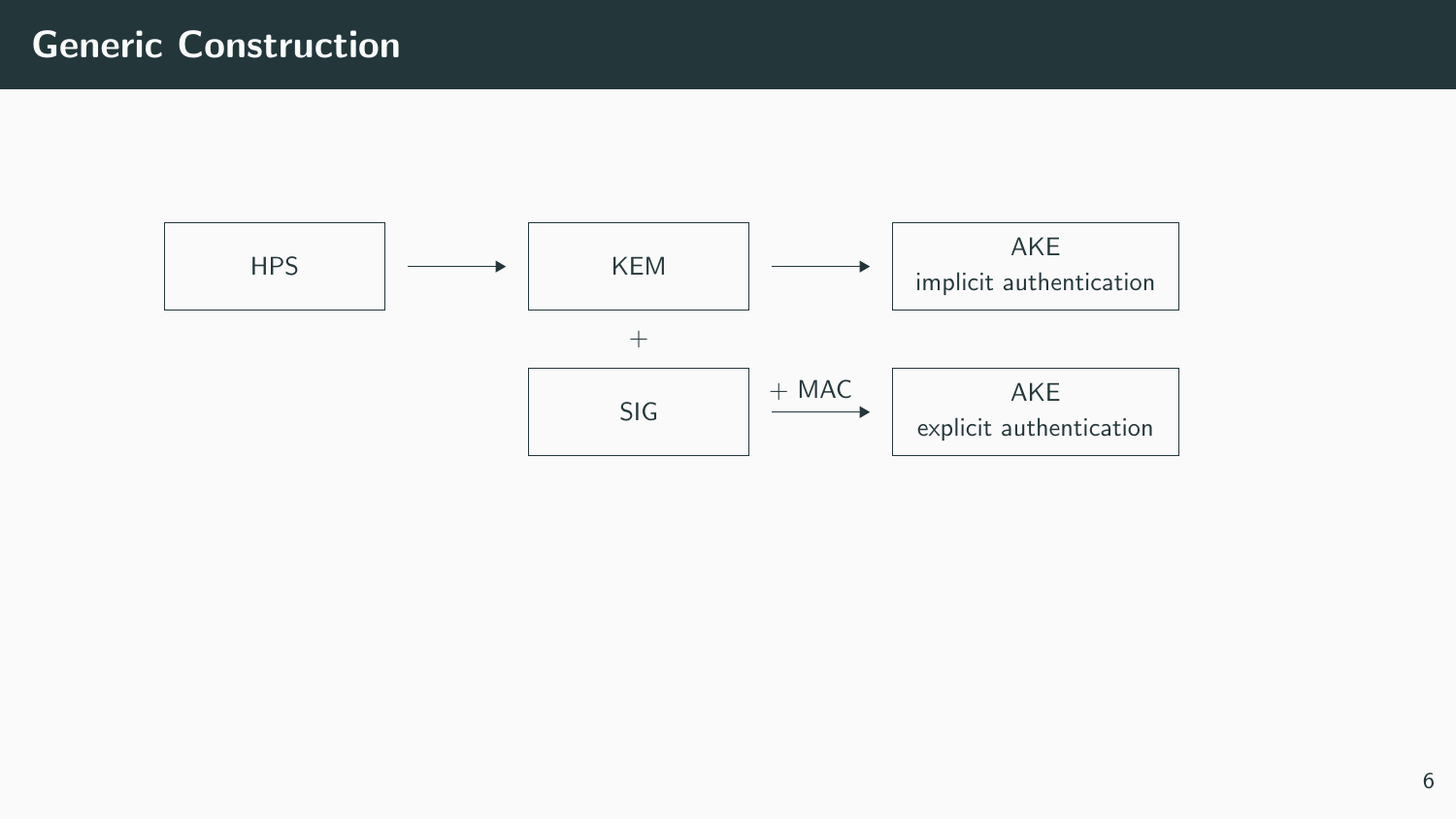![](_page_21_Figure_1.jpeg)

Main question: What security properties do we need for the KEM to achieve tightness?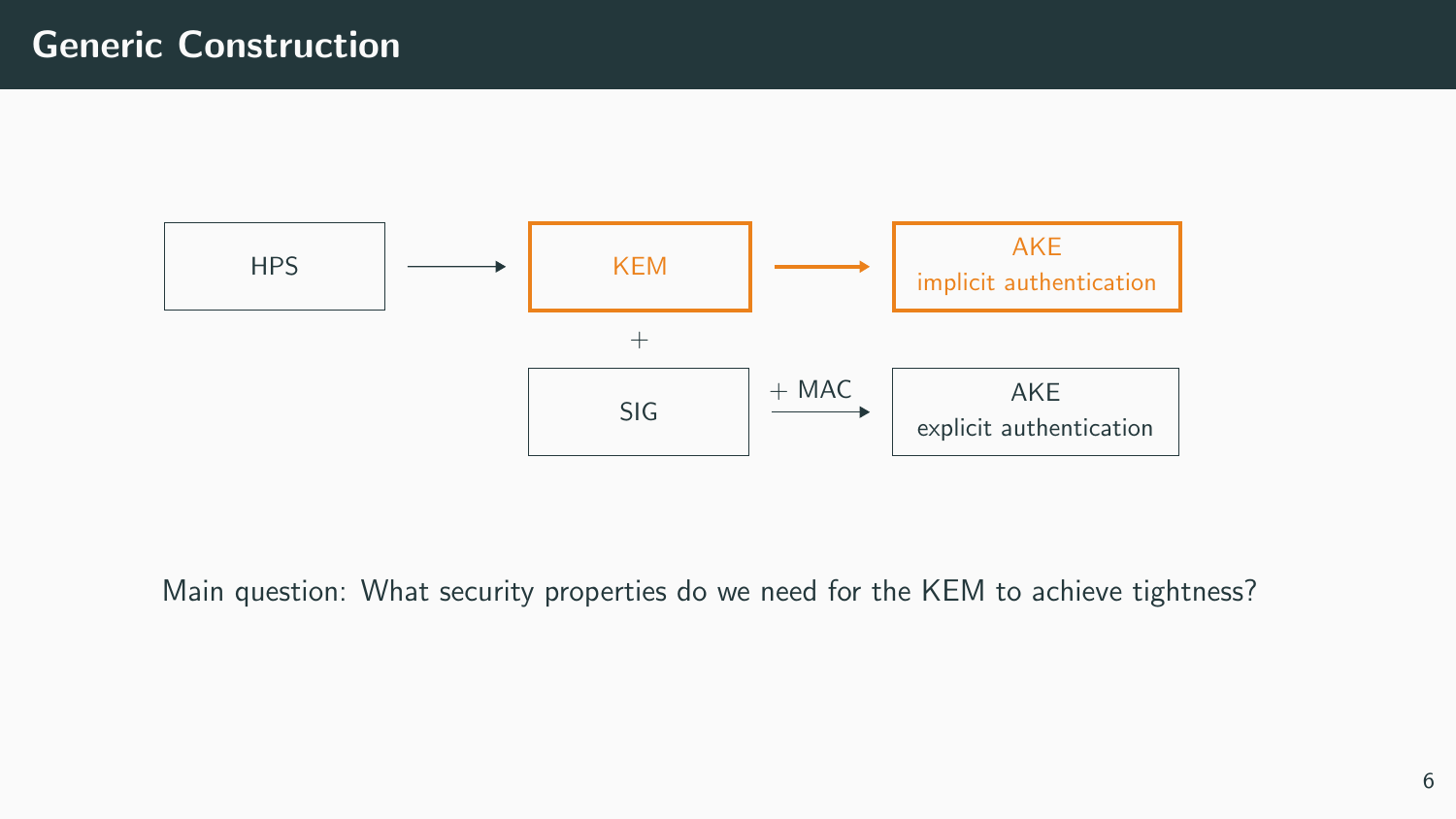![](_page_22_Figure_1.jpeg)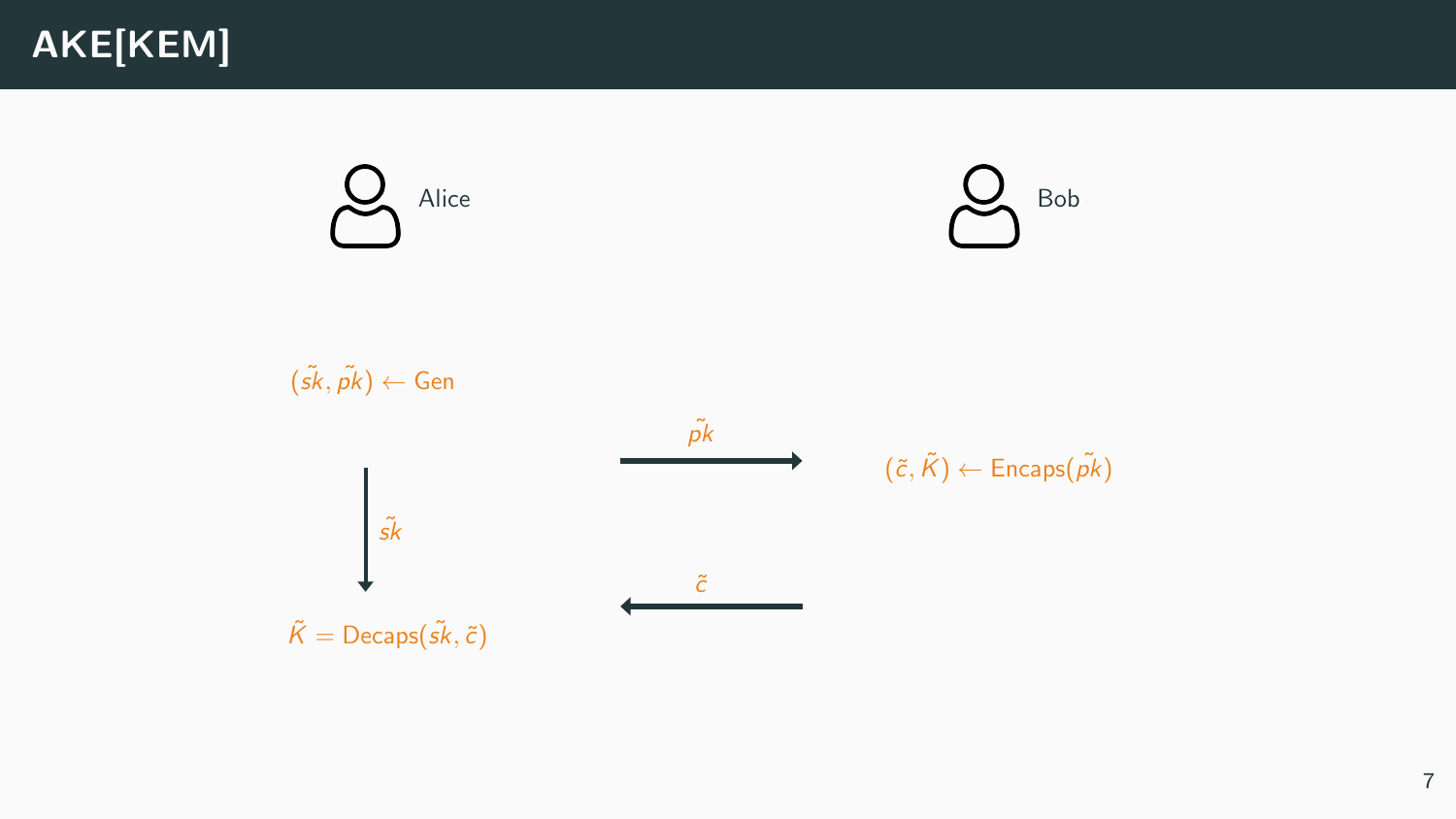![](_page_23_Picture_0.jpeg)

![](_page_23_Figure_1.jpeg)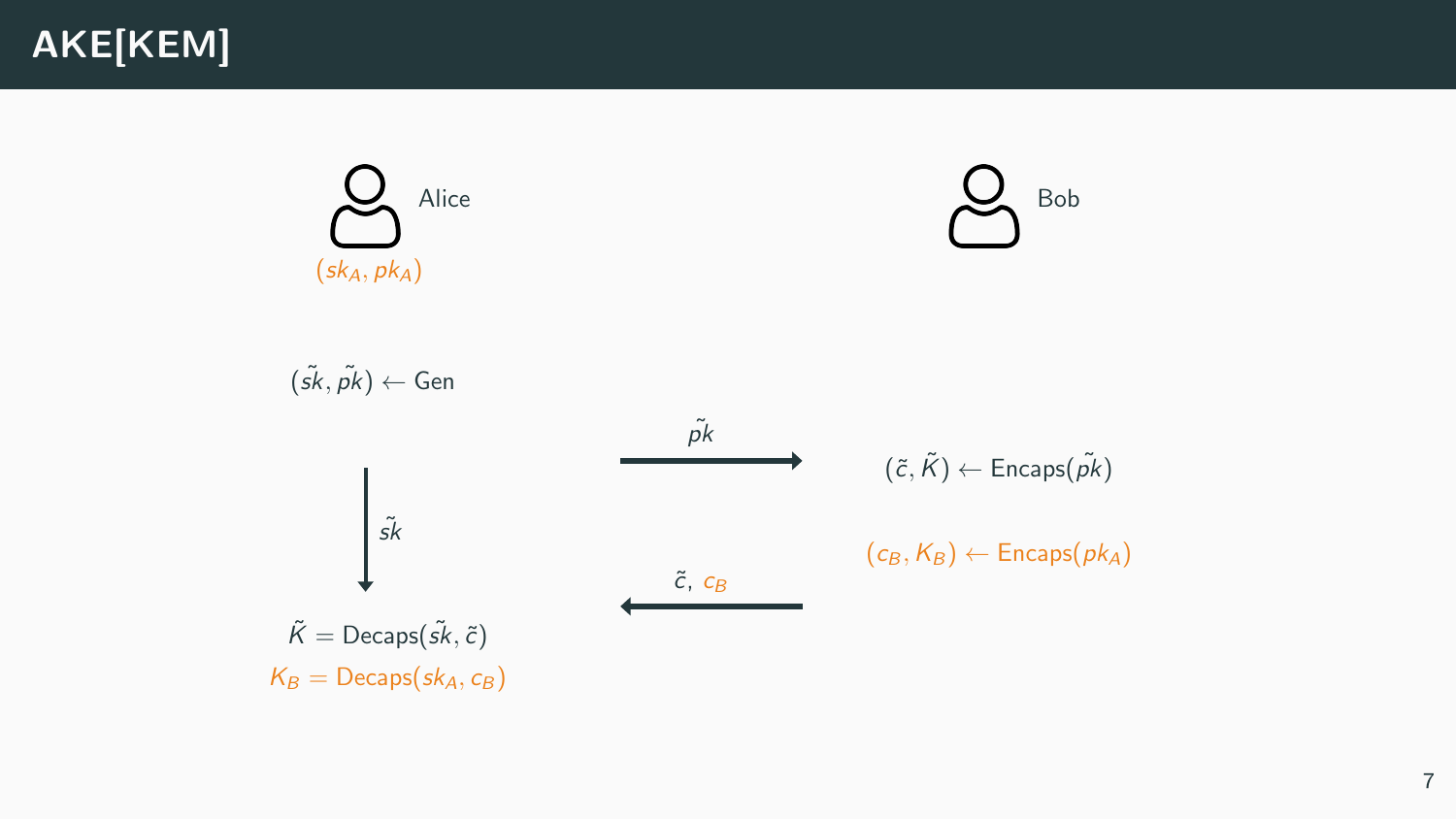## AKE[KEM]

![](_page_24_Figure_1.jpeg)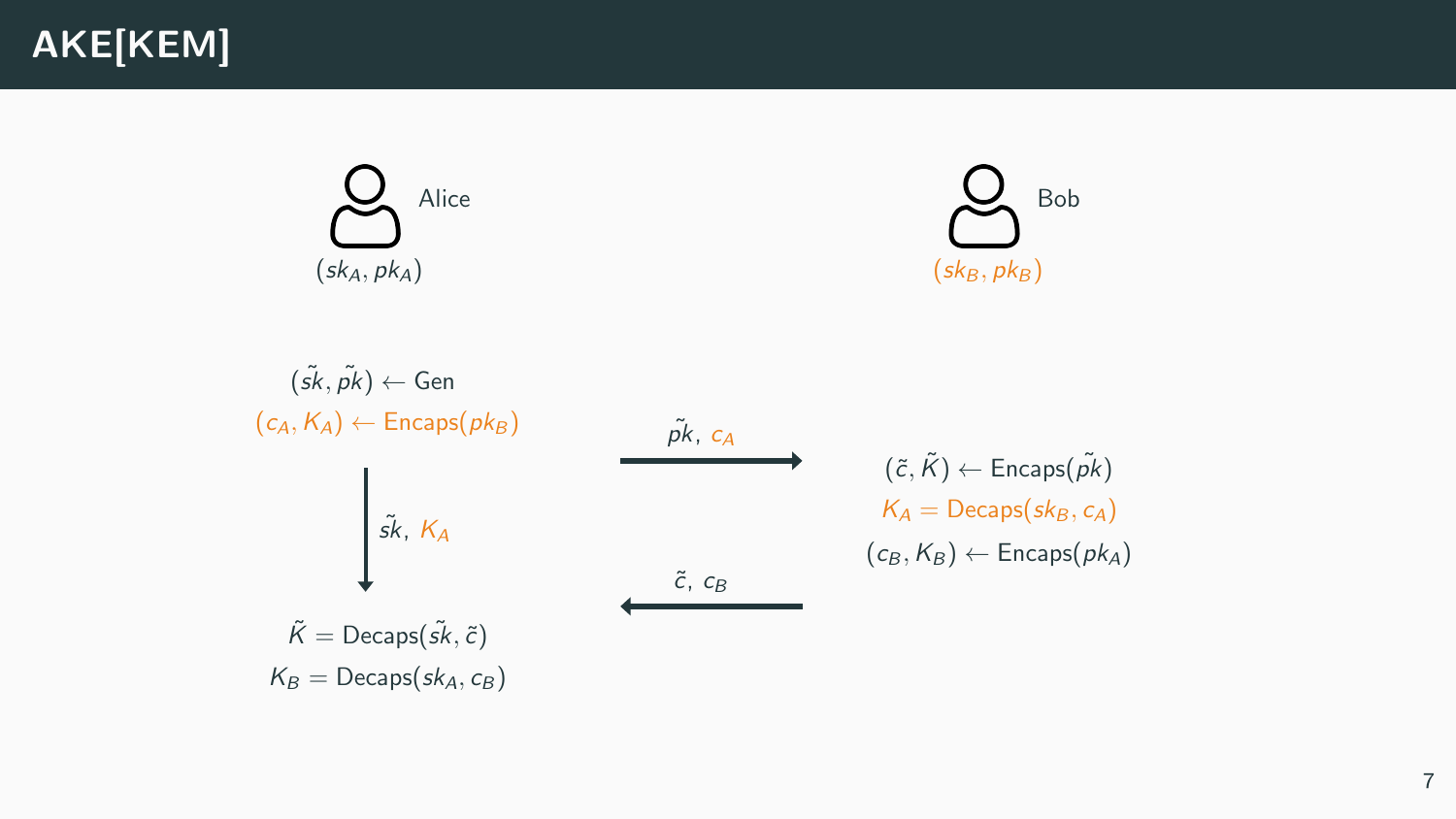## AKE[KEM]

![](_page_25_Figure_1.jpeg)

$$
(\tilde{s}\tilde{k}, \tilde{p}\tilde{k}) \leftarrow \text{Gen}
$$
\n
$$
(c_A, K_A) \leftarrow \text{Encaps}(pk_B)
$$
\n
$$
\tilde{pk}, K_A
$$
\n
$$
\tilde{k} = \text{Decaps}(\tilde{s}\tilde{k}, \tilde{c})
$$
\n
$$
\tilde{k} = \text{Decaps}(\tilde{s}\tilde{k}, \tilde{c})
$$
\n
$$
K_B = \text{Decaps}(sk_A, c_B)
$$
\n
$$
(c_B, K_B) \leftarrow \text{Encaps}(pk_A)
$$

 $K = H(A, B, pk_A, pk_B, \tilde{pk}, c_A, c_B, \tilde{c}, K_A, K_B, \tilde{K})$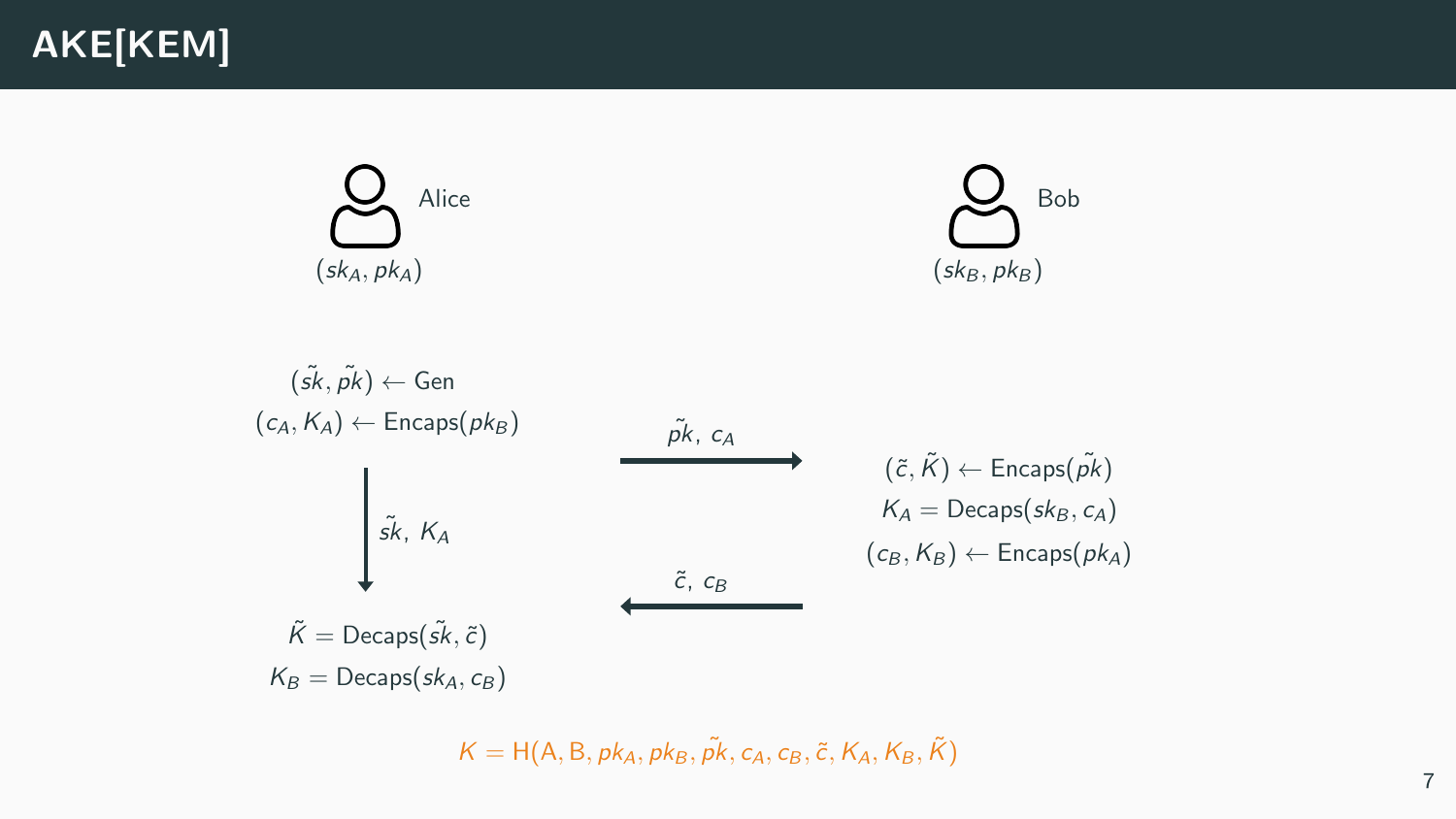Corruption queries

- Need to output long-term secret keys adaptively  $(sk_A, sk_B)$
- Previously sent ciphertexts must decrypt correctly

Reveal-key vs. challenge queries

- Ciphertexts may be revealed or used in challenges
- Need to decrypt ciphertexts coming from the adversary

State reveals

- Need to output ephemeral secret keys  $(s\tilde{k})$
- Key indistinguishability even when state is compromised

Non-Committing Key Encapsulation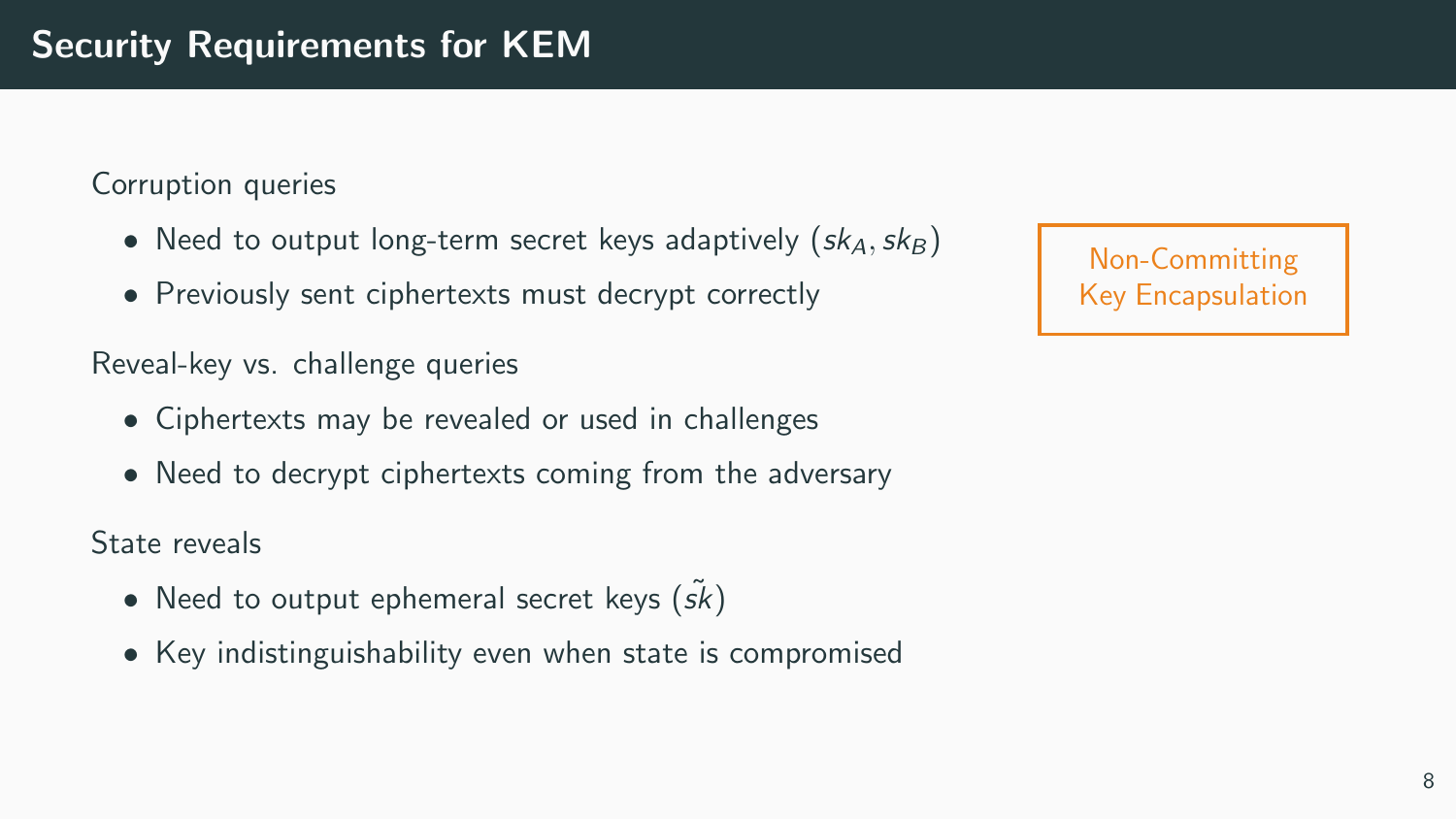#### Non-Committing Key Encapsulation from DDH

Public parameter: group description  $(\mathbb{G}, p, g)$  and  $h = g^{\omega}$  for  $\omega \stackrel{s}{\leftarrow} \mathbb{Z}_p$ 

$$
KeyGen\nsk = (x0, x1) \xleftarrow{s} \mathbb{Z}_p^2
$$
\n
$$
pk = g^{x_0} h^{x_1}
$$
\n
$$
P = 100k, c, c_0^{x_0} c_1^{x_1}
$$

| Encaps(pk)                                         | Sii    |
|----------------------------------------------------|--------|
| $r \stackrel{\mathsf{s}}{\leftarrow} \mathbb{Z}_p$ | (r,    |
| $(c_0, c_1) = (g^r, h^r)$                          | $(c_0$ |
| $K = H(pk, c_0, c_1, pk^r)$                        | K      |

$$
\frac{\text{SimEncaps}(sk)}{(r,s) \stackrel{\text{s.}}{\leftarrow} \mathbb{Z}_p^2} \\ (c_0, c_1) = (g^r, h^s) \\ K = H(pk, c_0, c_1, c_0^{\text{x_0}} c_1^{\text{x_1}})
$$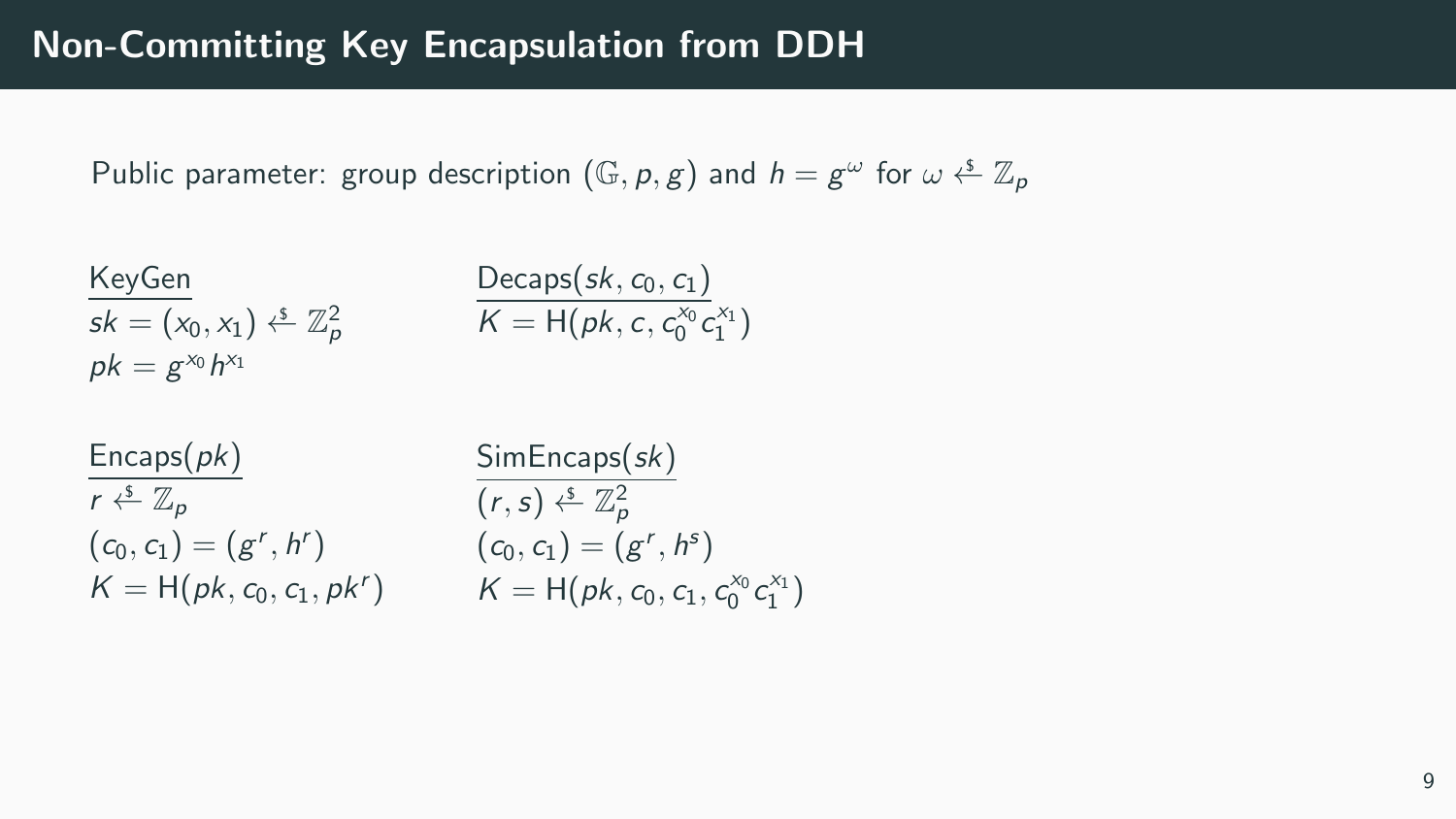Public parameter: group description  $(\mathbb{G}, p, g)$  and  $h = g^{\omega}$  for  $\omega \stackrel{s}{\leftarrow} \mathbb{Z}_p$ 

$$
KeyGen\nsk = (x0, x1) \xleftarrow{s} \mathbb{Z}_p^2
$$
\n
$$
pk = g^{x_0} h^{x_1}
$$
\n
$$
P(k) = 1 - \frac{1}{2} \left( \frac{1}{2} \right)
$$
\n
$$
P(k) = 1 - \frac{1}{2} \left( \frac{1}{2} \right)
$$
\n
$$
P(k) = 1 - \frac{1}{2} \left( \frac{1}{2} \right)
$$

**Properties** 

- Encaps  $\approx_c$  SimEncaps
- Holds even given sk

 $Encaps(pk)$  $r \stackrel{\$}{\leftarrow} \mathbb{Z}_n$  $(c_0, c_1) = (g^r, h^r)$   $(c_0, c_1) = (g^r, h^s)$ 

 $K = H(pk, c_0, c_1, pk^r)$   $K = H(pk, c_0, c_1, c_0^{x_0} c_1^{x_1})$ SimEncaps(sk)  $(r, s) \overset{\mathsf{s}}{\leftarrow} \mathbb{Z}_p^2$ 

 $(c_0, c_1) \in \mathcal{L}_{\text{DDH}}$ 

 $(c_0, c_1) \notin \mathcal{L}_{\text{DDH}}$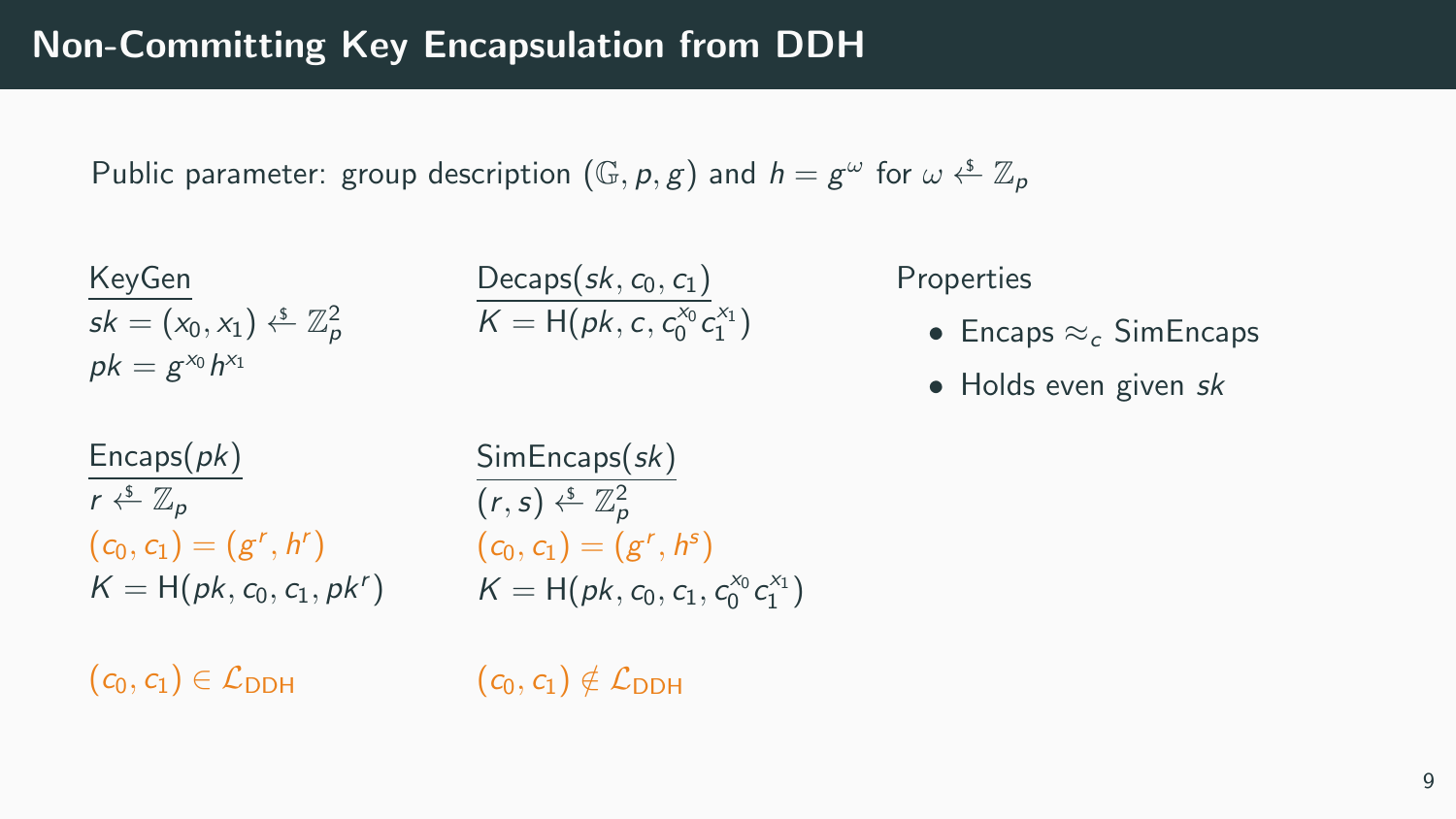Public parameter: group description  $(\mathbb{G}, p, g)$  and  $h = g^{\omega}$  for  $\omega \stackrel{s}{\leftarrow} \mathbb{Z}_p$ 

$$
KeyGen\nsk = (x0, x1) \xleftarrow{s} \mathbb{Z}_p^2
$$
\n
$$
P = g^{x_0} h^{x_1}
$$
\n
$$
P = 100k, c, c_0^{x_0} c_1^{x_1}
$$

 $Encaps(pk)$  $r \stackrel{\$}{\leftarrow} \mathbb{Z}_p$  $(c_0, c_1) = (g^r, h^r) \qquad \qquad (c_0, c_1) = (g^r, h^s)$ 

 $(c_0, c_1) \in \mathcal{L}_{\text{DDH}}$ 

 $K = H(pk, c_0, c_1, pk^r)$   $K = H(pk, c_0, c_1, c_0^{x_0} c_1^{x_1})$ SimEncaps(sk)  $(r, s) \overset{\mathsf{s}}{\leftarrow} \mathbb{Z}_p^2$ 

 $(c_0, c_1) \notin \mathcal{L}_{\text{DDH}}$ 

**Properties** 

- Encaps  $\approx_c$  SimEncaps
- Holds even given sk
- Without knowledge of sk:  $K \approx_{s} 5$